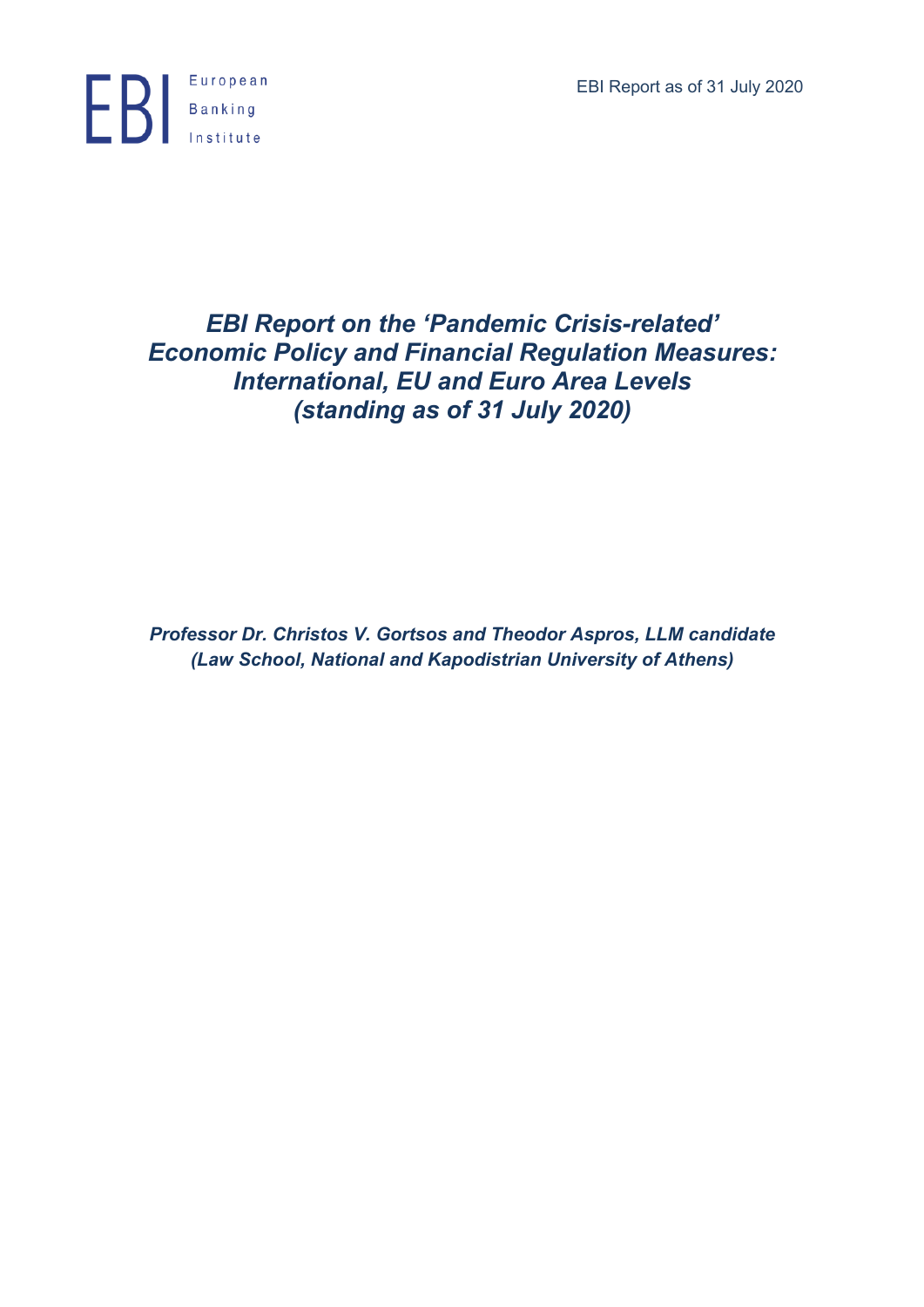**ED** Banking

# **TABLE OF CONTENTS**

# **I. Economic Policy Measures**

**A. Monetary Policy Measures: European Central Bank (ECB) – Eurosystem** 

# **B. Other Economic Policy Measures**

- 1. EU Council Eurogroup Reports and Statements
- 2. Council of the EU
- 3. European Parliament and Council of the EU
- 4. European Commission
	- Decisions and Regulations
	- Proposals for legislative acts
	- Communications / Guidelines / Recommendations
	- Other
- 5. European Stability Mechanism (ESM)
- 6. Measures taken by Member States
- 7. Organisation for Economic Co-operation and Development (OECD

# **II. Financial Stability – Banking Regulation**

# **A. International Level**

- 1. Financial Stability Board (FSB)
- 2. Basel Committee on Banking Supervision (BCBS)
- 3. International Association of Deposit Insurers (IADI)

# **B. EU – Euro Area Level**

- 1. ECB Single Supervisory Mechanism (SSM)
- 2. European Banking Authority (EBA)
- 3. Single Resolution Board (SRB)
- 4. European Systemic Risk Board (ESRB)

# **III. Capital Markets Regulation**

- **A. International Level: International Organization of Securities Commissions (IOSCO)**
- **B. EU Level: European Securities and Markets Authority (ESMA)**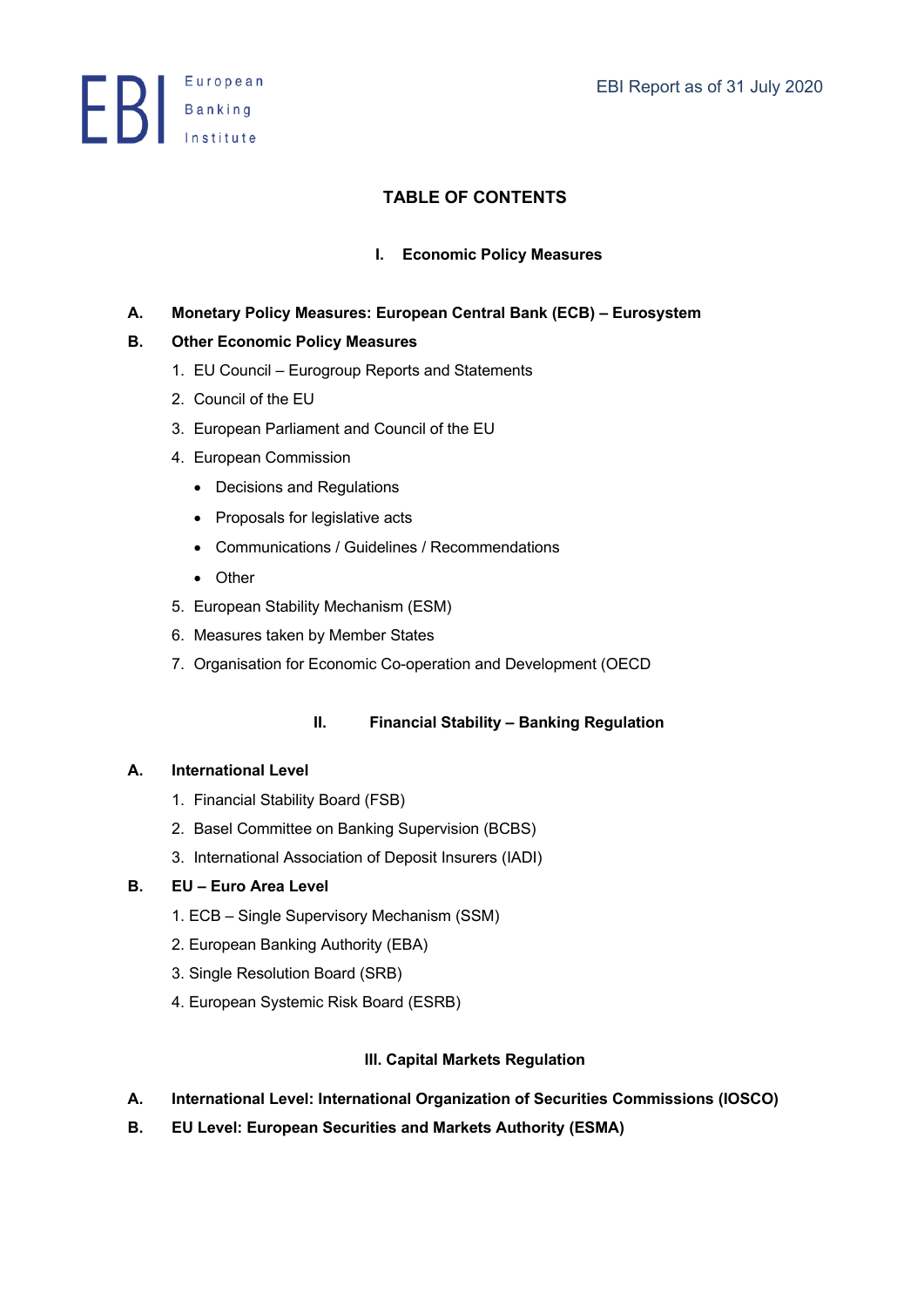## **I. Economic Policy Measures**

**A. Monetary Policy Measures: European Central Bank (ECB) – Eurosystem**

The impact of the ECB's monetary policy measures taken in response to the COVID-19 crisis: https://www.ecb.europa.eu/pub/economic-bulletin/focus/2020/html/ecb.ebbox202005\_03~12b5ff68bf.en.html **(30/7)**

Europe's response to the crisis:

https://www.ecb.europa.eu/press/blog/date/2020/html/ecb.blog200723~c06fafabb6.en.html **(23/7)**

Monetary policy decisions:

https://www.ecb.europa.eu/press/pr/date/2020/html/ecb.mp200716~fc5fbe06d9.en.html **(16/7)**

Necessary, suitable and proportionate: https://www.ecb.europa.eu/press/blog/date/2020/html/ecb.blog200628~d238a8970c.en.html **(28/6)**

New Eurosystem repo facility to provide euro liquidity to non-euro area central banks: https://www.ecb.europa.eu/press/pr/date/2020/html/ecb.pr200625~60373986e5.en.html **(25/6)**

The market stabilisation role of the pandemic emergency purchase programme: https://www.ecb.europa.eu/press/blog/date/2020/html/ecb.blog200622~14c4269b9e.en.html **(22/6)**

Opinion of the ECB of 8 May 2020 on a proposal for a regulation on the establishment of a European instrument for temporary support to mitigate unemployment risks in an emergency (SURE) following the COVID-19 outbreak (CON/2020/14, OJ C 190, 8.6.2020, p. 1): https://eur-lex.europa.eu/legalcontent/EN/TXT/?uri=uriserv:OJ.C\_.2020.190.01.0001.01.ENG&toc=OJ:C:2020:190:TOC **(8/6)**

Expanding the pandemic emergency purchase programme: https://www.ecb.europa.eu/press/blog/date/2020/html/ecb.blog200605~0ee256bcc9.en.html **(5/6)**

Monetary policy decisions:

https://www.ecb.europa.eu/press/pr/date/2020/html/ecb.mp200604~a307d3429c.en.html **(4/6)**

Guideline (EU) 2020/634 of the ECB of 7 May 2020 amending Guideline ECB/2014/31 on additional temporary measures relating to Eurosystem refinancing operations and eligibility of collateral (ECB/2020/29, OJ L 148, 11.5.2020, p. 10): https://eur-lex.europa.eu/legalcontent/EN/TXT/?uri=uriserv:OJ.L\_.2020.148.01.0010.01.ENG&toc=OJ:L:2020:148:FULL **(11/5)**

Decision (EU) 2020/614 of the European Central Bank of 30 April 2020 amending Decision (EU) 2019/1311 on a third series of targeted longer-term refinancing operations (ECB/2020/25, OJ L 141, 5.5.2020, p. 28): https://eur-lex.europa.eu/legal-

content/EN/TXT/?uri=uriserv:OJ.L\_.2020.141.01.0028.01.ENG&toc=OJ:L:2020:141:TOC **(5/5)**

The monetary policy response to the pandemic emergency: https://www.ecb.europa.eu/press/blog/date/2020/html/ecb.blog200501~a2d8f514a0.en.html **(1/5)**

ECB announces new pandemic emergency longer-term refinancing operations: https://www.ecb.europa.eu/press/pr/date/2020/html/ecb.pr200430\_1~477f400e39.en.html **(30/4)**

ECB recalibrates targeted lending operations to further support real economy: https://www.ecb.europa.eu/press/pr/date/2020/html/ecb.pr200430~fa46f38486.en.html **(30/4)**

ECB communication to reporting agents on the extension of deadlines for the reporting of statistical information in the context of COVID-19:

https://www.ecb.europa.eu/pub/pdf/other/ecb.200429\_extension\_deadlines\_statistical\_info\_covid~13f0c6dca 1.en.pdf?73e15e0d647950b36b682dc9dddbe5c5 **(29/4)**

ECB takes steps to mitigate impact of possible rating downgrades on collateral availability: https://www.ecb.europa.eu/press/pr/date/2020/html/ecb.pr200422\_1~95e0f62a2b.en.html **(22/4)**

Improving funding conditions for the real economy during the COVID-19 crisis: the ECB's collateral easing measures: https://www.ecb.europa.eu/press/blog/date/2020/html/ecb.blog200422~244d933f86.en.html **(22/4)**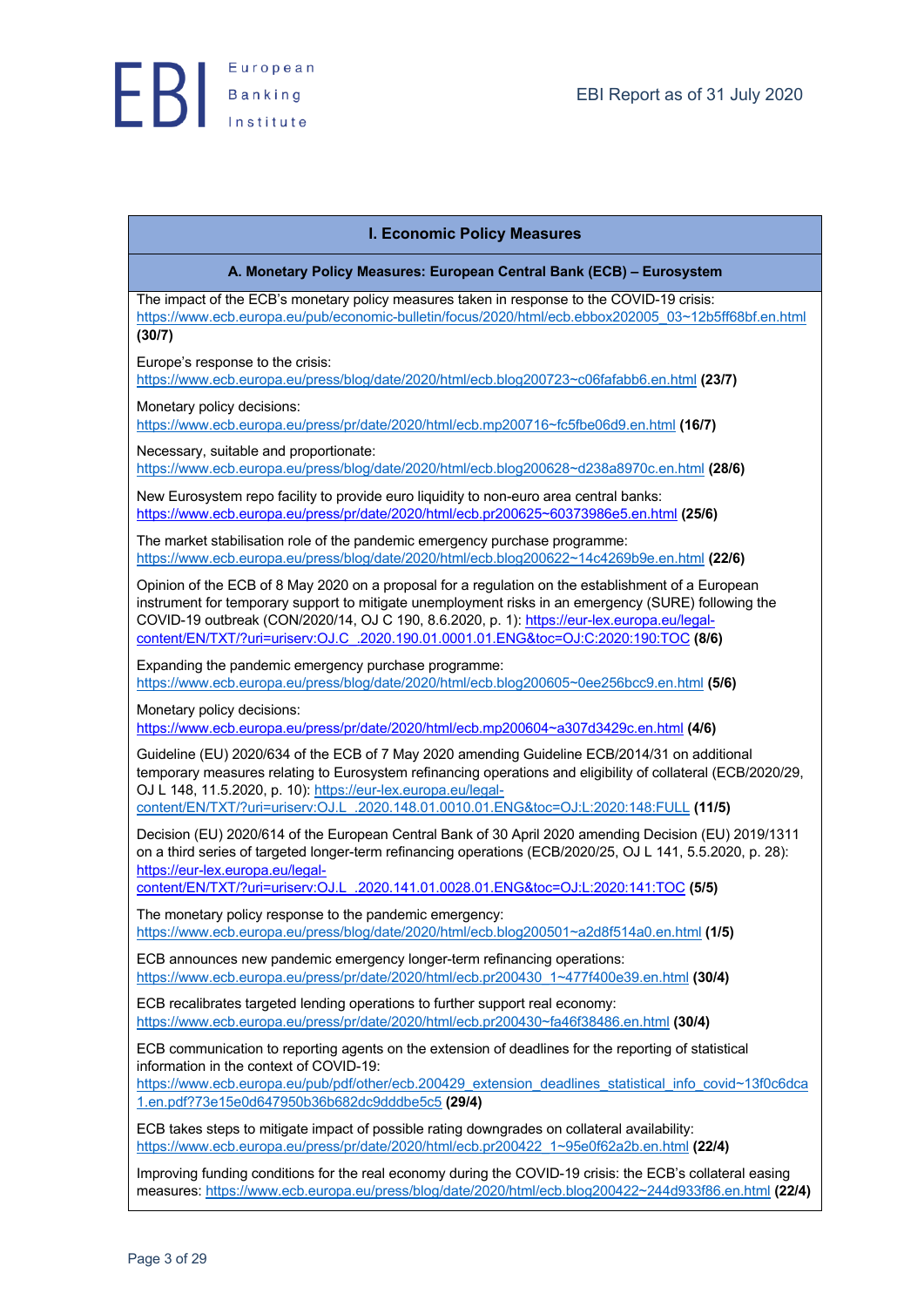

Regulation (EU) 2020/533 of the European Central Bank of 15 April 2020 on the extension of deadlines for the reporting of statistical information (ECB/2020/23, OJ L 119, 17.4.2020, p. 15): https://eurlex.europa.eu/legal-content/EN/TXT/?uri=uriserv:OJ.L\_.2020.119.01.0015.01.ENG&toc=OJ:L:2020:119:FULL **(17/4)**

ECB communication to reporting agents on the collection of statistical information in the context of COVID-19: https://www.ecb.europa.eu/pub/pdf/other/ecb.200415\_communication\_reporting\_agents\_on\_statistical\_info\_c ovid~563fccc78b.en.pdf **(15/4)**

How the ECB is helping firms and households: https://www.ecb.europa.eu/press/blog/date/2020/html/ecb.blog200409~3aa2815720.en.html **(9/4)**

Guideline (EU) 2020/515 of the ECB of 7 April 2020 amending Guideline ECB/2014/31 on additional temporary measures relating to Eurosystem refinancing operations and eligibility of collateral (ECB/2020/21, OJ L 110I, 8.4.2020, p. 26): https://eur-lex.europa.eu/legal-

content/EN/TXT/?uri=uriserv:OJ.LI.2020.110.01.0026.01.ENG&toc=OJ:L:2020:110I:FULL **(8/4)**

Decision (EU) 2020/506 of the ECB of 7 April 2020 amending Guideline (EU) 2015/510 on the implementation of the Eurosystem monetary policy framework and Guideline (EU) 2016/65 on the valuation haircuts applied in the implementation of the Eurosystem monetary policy framework (ECB/2020/20, OJ L 109I, 7.4.2020, p. 1): https://eur-lex.europa.eu/legal-

content/EN/TXT/?uri=uriserv:OJ.LI.2020.109.01.0001.01.ENG&toc=OJ:L:2020:109I:FULL **(7/4)**

ECB announces package of temporary collateral easing measures: https://www.ecb.europa.eu/press/pr/date/2020/html/ecb.pr200407~2472a8ccda.en.html **(7/4)**

The ECB's commercial paper purchases: A targeted response to the economic disturbances caused by COVID-19: https://www.ecb.europa.eu/press/blog/date/2020/html/ecb.blog200403~54ecc5988b.en.html **(3/4)**

ECB extends review of its monetary policy strategy until mid-2021: https://www.ecb.europa.eu/press/pr/date/2020/html/ecb.pr200402~942a1358ee.en.html **(2/4)**

Decision (EU) 2020/441 of the ECB of 24 March 2020 amending Decision (EU) 2016/948 of the European Central Bank on the implementation of the corporate sector purchase programme (ECB/2020/18, OJ L 91, 25.3.2020, p. 5): https://eur-lex.europa.eu/legal-

content/EN/TXT/?uri=uriserv:OJ.L\_.2020.091.01.0005.01.ENG&toc=OJ:L:2020:091:FULL **(25/3)**

Decision (EU) 2020/440 of the ECB of 24 March 2020 on a temporary pandemic emergency purchase programme (ECB/2020/17, OJ L 91, 25.3.2020, p. 1): https://eur-lex.europa.eu/legalcontent/EN/TXT/?uri=uriserv:OJ.L\_.2020.091.01.0001.01.ENG&toc=OJ:L:2020:091:FULL **(25/3)**

Our response to the coronavirus emergency:

https://www.ecb.europa.eu/press/blog/date/2020/html/ecb.blog200319~11f421e25e.en.html **(19/3)**

Decision (EU) 2020/407 of the European Central Bank of 16 March 2020 amending Decision (EU) 2019/1311 on a third series of targeted longer-term refinancing operations (ECB/2020/13, OJ L 80, 17.3.2020, p. 23): https://eur-lex.europa.eu/legal-content/EN/TXT/?qid=1584535316067&uri=CELEX:32020D0407 **(17/3)**

The Monetary Policy Package: An Analytical Framework: https://www.ecb.europa.eu/press/blog/date/2020/html/ecb.blog200313~9e783ea567.en.html **(13/3)**

ECB announces easing of conditions for targeted longer-term refinancing operations (TLTRO III): https://www.ecb.europa.eu/press/pr/date/2020/html/ecb.pr200312\_1~39db50b717.en.html **(12/3)**

ECB announces measures to support bank liquidity conditions and money market activity: https://www.ecb.europa.eu/press/pr/date/2020/html/ecb.pr200312\_2~06c32dabd1.en.html **(12/3)**

## **B. Other Economic Policy Measures**

## **1. EU Council – Eurogroup Reports and Statements**

European Council conclusions, 17-21 July 2020: https://www.consilium.europa.eu/media/45109/210720 euco-final-conclusions-en.pdf **(21/7)**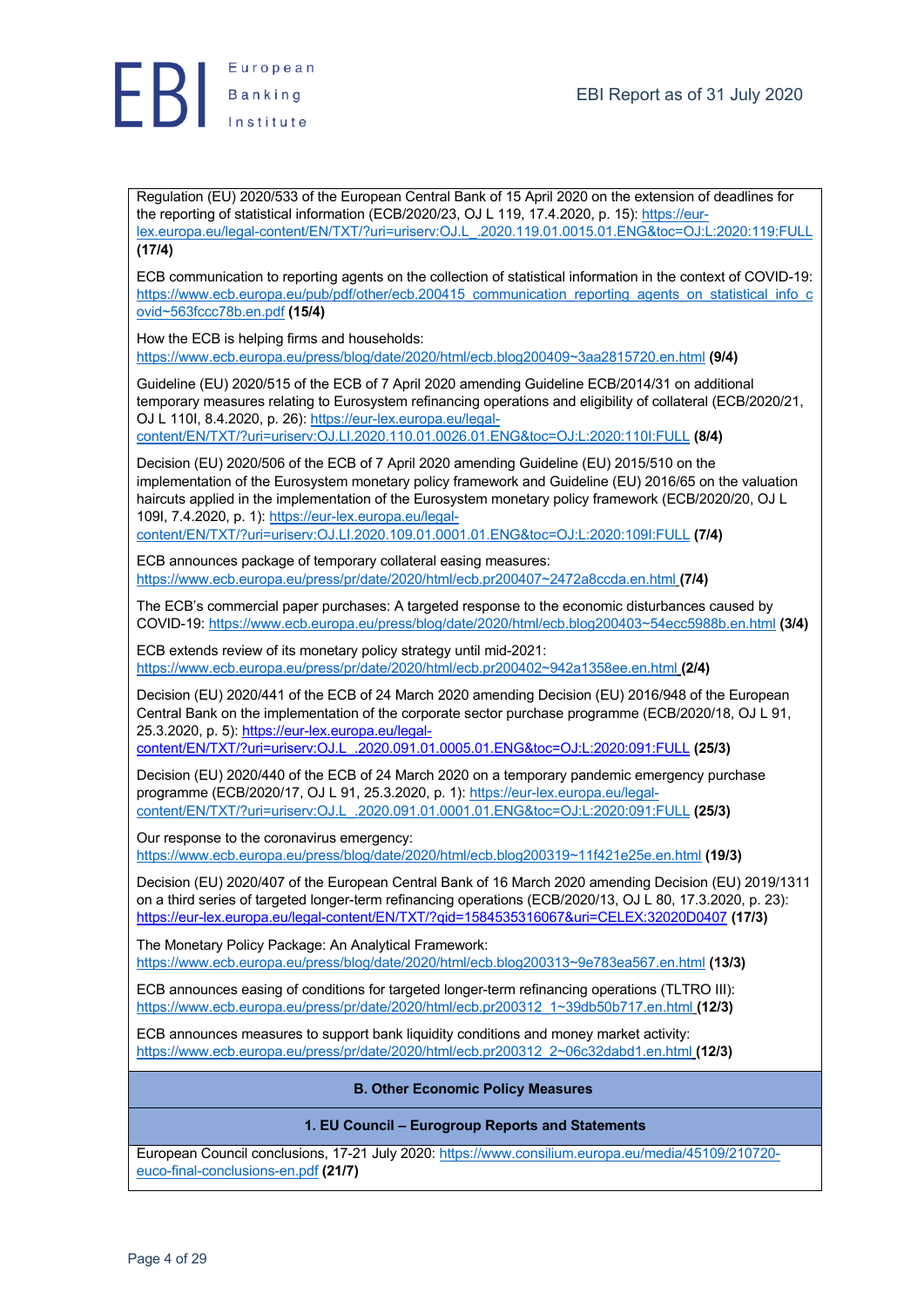

Eurogroup Statement on the Pandemic Crisis Support: https://www.consilium.europa.eu/el/press/pressreleases/2020/05/08/eurogroup-statement-on-the-pandemic-crisis-supportn **(8/5)**

Conclusions of the President of the European Council following the video conference of the members of the European Council, 23 April 2020: https://www.consilium.europa.eu/en/press/pressreleases/2020/04/23/conclusions-by-president-charles-michel-following-the-video-conference-with-membersof-the-european-council-on-23-april-2020 **(23/4)**

Report on the comprehensive economic policy response to the COVID-19 pandemic: https://www.consilium.europa.eu/en/press/press-releases/2020/04/09/report-on-the-comprehensiveeconomic-policy-response-to-the-covid-19-pandemic **(9/4)**

Statement on COVID-19 economic policy response: https://www.consilium.europa.eu/en/press/pressreleases/2020/03/16/statement-on-covid-19-economic-policy-response **(16/3)**

# **2. Council of the EU**

Council Implementing Regulation (EU) 2020/1112 of 20 July 2020 amending Implementing Regulation (EU) 2019/2026 as regards the dates of application in response to the COVID-19 pandemic (OJ L 244, 29.7.2020, p. 9): https://eur-lex.europa.eu/legal-

content/EN/TXT/?uri=uriserv:OJ.L\_.2020.244.01.0009.01.ENG&toc=OJ:L:2020:244:TOC **(29/7)**

Council Decision (EU) 2020/1109 of 20 July 2020 amending Directives (EU) 2017/2455 and (EU) 2019/1995 as regards the dates of transposition and application in response to the COVID-19 pandemic (OJ L 244, 29.7.2020, p. 3): https://eur-lex.europa.eu/legal-

content/EN/TXT/?uri=uriserv:OJ.L\_.2020.244.01.0003.01.ENG&toc=OJ:L:2020:244:TOC **(29/7)**

Council Regulation (EU) 2020/1108 of 20 July 2020 amending Regulation (EU) 2017/2454 as regards the dates of application in response to the COVID-19 pandemic (OJ L 244, 29.7.2020, p. 1): https://eurlex.europa.eu/legal-content/EN/TXT/?uri=uriserv:OJ.L\_.2020.244.01.0001.01.ENG&toc=OJ:L:2020:244:TOC **(29/7)**

Council Recommendation (EU) 2020/1052 of 16 July 2020 amending Council Recommendation (EU) 2020/912 on the temporary restriction on non-essential travel into the EU and the possible lifting of such restriction (OJ L 230, 17.7.2020, p. 26): https://eur-lex.europa.eu/legalcontent/EN/TXT/?uri=uriserv:OJ.L\_.2020.230.01.0026.01.ENG&toc=OJ:L:2020:230:TOC **(17/7)**

Council Recommendation (EU) 2020/912 of 30 June 2020 on the temporary restriction on non-essential travel into the EU and the possible lifting of such restriction (OJ L 208I, 1.7.2020, p. 1): https://eurlex.europa.eu/legal-content/EN/TXT/?uri=uriserv:OJ.LI.2020.208.01.0001.01.ENG&toc=OJ:L:2020:208I:TOC **(1/7)**

Council Directive (EU) 2020/876 of 24 June 2020 amending Directive 2011/16/EU to address the urgent need to defer certain time limits for the filing and exchange of information in the field of taxation because of the COVID-19 pandemic (OJ L 204, 26.6.2020, p. 46): https://eur-lex.europa.eu/legalcontent/EN/TXT/?uri=uriserv:OJ.L\_.2020.204.01.0046.01.ENG&toc=OJ:L:2020:204:TOC **(26/6)**

Council Decision (EU) 2020/768 of 9 June 2020 amending Decision (EU) 2016/915 as regards the reference period intended to be used for measuring the growth of CO2 emissions, to take account of the consequences of the COVID-19 pandemic in the context of CORSIA (OJ L 187, 12.6.2020, p. 10): https://eurlex.europa.eu/legalcontent/EN/TXT/?uri=uriserv:OJ.L\_.2020.187.01.0010.01.ENG&toc=OJ:L:2020: 187:TOC **(12/6)**

Council Decision (EU) 2020/702 of 20 May 2020 further extending the temporary derogation from the Council's Rules of Procedure introduced by Decision (EU) 2020/430 and extended by Decision (EU) 2020/556 in view of the travel difficulties caused by the COVID-19 pandemic in the Union (OJ L 165, 27.5.2020, p. 38): https://eur-lex.europa.eu/legal-

content/EN/TXT/?uri=uriserv:OJ.L\_.2020.165.01.0038.01.ENG&toc=OJ:L:2020:165:FULL **(27/5)**

Council Regulation (EU) 2020/699 of 25 May 2020 on temporary measures concerning the general meetings of European companies (SEs) and of European Cooperative Societies (SCEs) (OJ L 165, 27.5.2020, p. 25):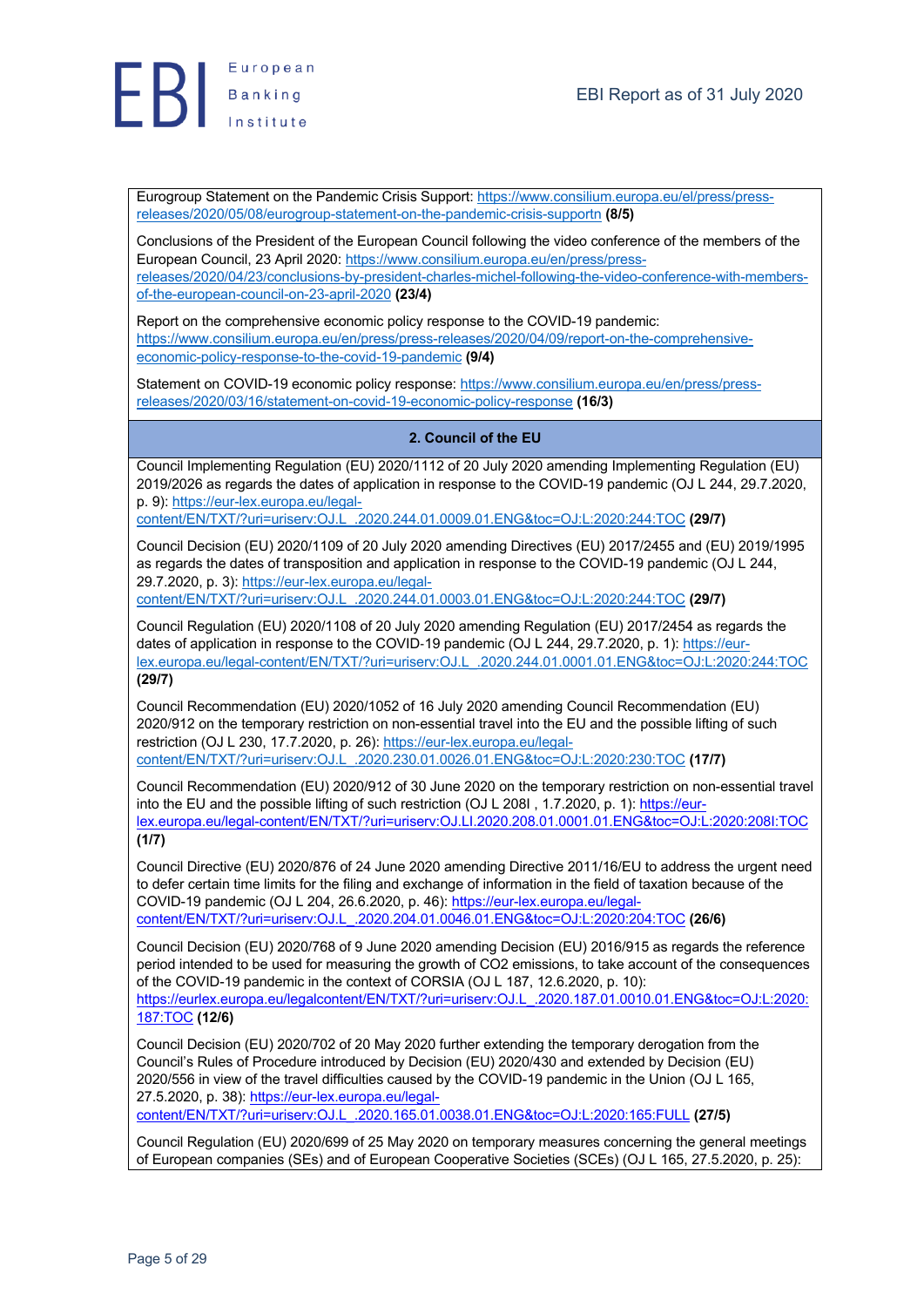

https://eur-lex.europa.eu/legal-

content/EN/TXT/?uri=uriserv:OJ.L\_.2020.165.01.0025.01.ENG&toc=OJ:L:2020:165:FULL **(27/5)**

Council Regulation (EU) 2020/672 of 19 May 2020 on the establishment of a European instrument for temporary support to mitigate unemployment risks in an emergency (SURE) following the COVID-19 outbreak (OJ L 159, 20.5.2020, p. 1): https://eur-lex.europa.eu/legalcontent/EN/TXT/?uri=uriserv:OJ.L\_.2020.159.01.0001.01.ENG&toc=OJ:L:2020:159:TOC **(20/5)**

Council Regulation (EU) 2020/521 of 14 April 2020 activating the emergency support under Regulation (EU) 2016/369, and amending its provisions taking into account the COVID-19 outbreak (OJ L 117, 15.4.2020, p. 3): https://eur-lex.europa.eu/legal-content/EN/TXT/?uri=CELEX:32020R0521 **(15/4)**

Council conclusions on Covid-19 (OJ C 57, 20.2.2020, p. 4): https://eur-lex.europa.eu/legalcontent/EN/TXT/?uri=CELEX:52020XG0220(01) **(20/2)**

## **3. European Parliament and Council of the EU**

Regulation (EU) 2020/1043 of the European Parliament and of the Council of 15 July 2020 on the conduct of clinical trials with and supply of medicinal products for human use containing or consisting of genetically modified organisms intended to treat or prevent coronavirus disease (COVID-19) (OJ L 231, 17.7.2020, p. 12): https://eur-lex.europa.eu/legal-

content/EN/TXT/?uri=uriserv:OJ.L\_.2020.231.01.0012.01.ENG&toc=OJ:L:2020:231:TOC **(17/7)**

Regulation (EU) 2020/873 of the European Parliament and of the Council of 24 June 2020 amending Regulations (EU) No 575/2013 and (EU) 2019/876 as regards certain adjustments in response to the COVID-19 pandemic (OJ L 204, 26.6.2020, p. 4): https://eur-lex.europa.eu/legalcontent/EN/TXT/?uri=uriserv:OJ.L\_.2020.204.01.0004.01.ENG&toc=OJ:L:2020:204:TOC **(26/6)**

Regulation (EU) 2020/872 of the European Parliament and of the Council of 24 June 2020 amending Regulation (EU) No 1305/2013 as regards a specific measure to provide exceptional temporary support under the European Agricultural Fund for Rural Development (EAFRD) in response to the COVID-19 outbreak (OJ L 204, 26.6.2020, p. 1): https://eur-lex.europa.eu/legalcontent/EN/TXT/?uri=uriserv:OJ.L\_.2020.204.01.0001.01.ENG&toc=OJ:L:2020:204:TOC **(26/6)**

Decision (EU) 2020/701 of the European Parliament and of the Council of 25 May 2020 on providing macrofinancial assistance to enlargement and neighbourhood partners in the context of the COVID-19 pandemic (OJ L 165, 27.5.2020, p. 31): https://eur-lex.europa.eu/legalcontent/EN/TXT/?uri=uriserv:OJ.L\_.2020.165.01.0031.01.ENG&toc=OJ:L:2020:165:FULL **(27/5)**

Directive (EU) 2020/700 of the European Parliament and of the Council of 25 May 2020 amending Directives (EU) 2016/797 and (EU) 2016/798, as regards the extension of their transposition periods (OJ L 165, 27.5.2020, p. 27): https://eur-lex.europa.eu/legal-

content/EN/TXT/?uri=uriserv:OJ.L\_.2020.165.01.0027.01.ENG&toc=OJ:L:2020:165:FULL **(27/5)**

Regulation (EU) 2020/698 of the European Parliament and of the Council of 25 May 2020 laying down specific and temporary measures in view of the COVID-19 outbreak concerning the renewal or extension of certain certificates, licences and authorisations and the postponement of certain periodic checks and periodic training in certain areas of transport legislation ( OJ L 165, 27.5.2020, p. 10): https://eur-lex.europa.eu/legalcontent/EN/TXT/?uri=uriserv:OJ.L\_.2020.165.01.0010.01.ENG&toc=OJ:L:2020:165:FULL **(27/5)**

Regulation (EU) 2020/697 of the European Parliament and of the Council of 25 May 2020 amending Regulation (EU) 2017/352, so as to allow the managing body of a port or the competent authority to provide flexibility in respect of the levying of port infrastructure charges in the context of the COVID-19 outbreak (OJ L 165, 27.5.2020, p. 7): https://eur-lex.europa.eu/legal-

content/EN/TXT/?uri=uriserv:OJ.L\_.2020.165.01.0007.01.ENG&toc=OJ:L:2020:165:FULL **(27/5)**

Regulation (EU) 2020/696 of the European Parliament and of the Council of 25 May 2020 amending Regulation (EC) No 1008/2008 on common rules for the operation of air services in the Community in view of the COVID-19 pandemic (OJ L 165, 27.5.2020, p. 1): https://eur-lex.europa.eu/legalcontent/EN/TXT/?uri=uriserv%3AOJ.L\_.2020.165.01.0001.01.ENG&toc=OJ%3AL%3A2020%3A165%3AFUL L **(27/5)**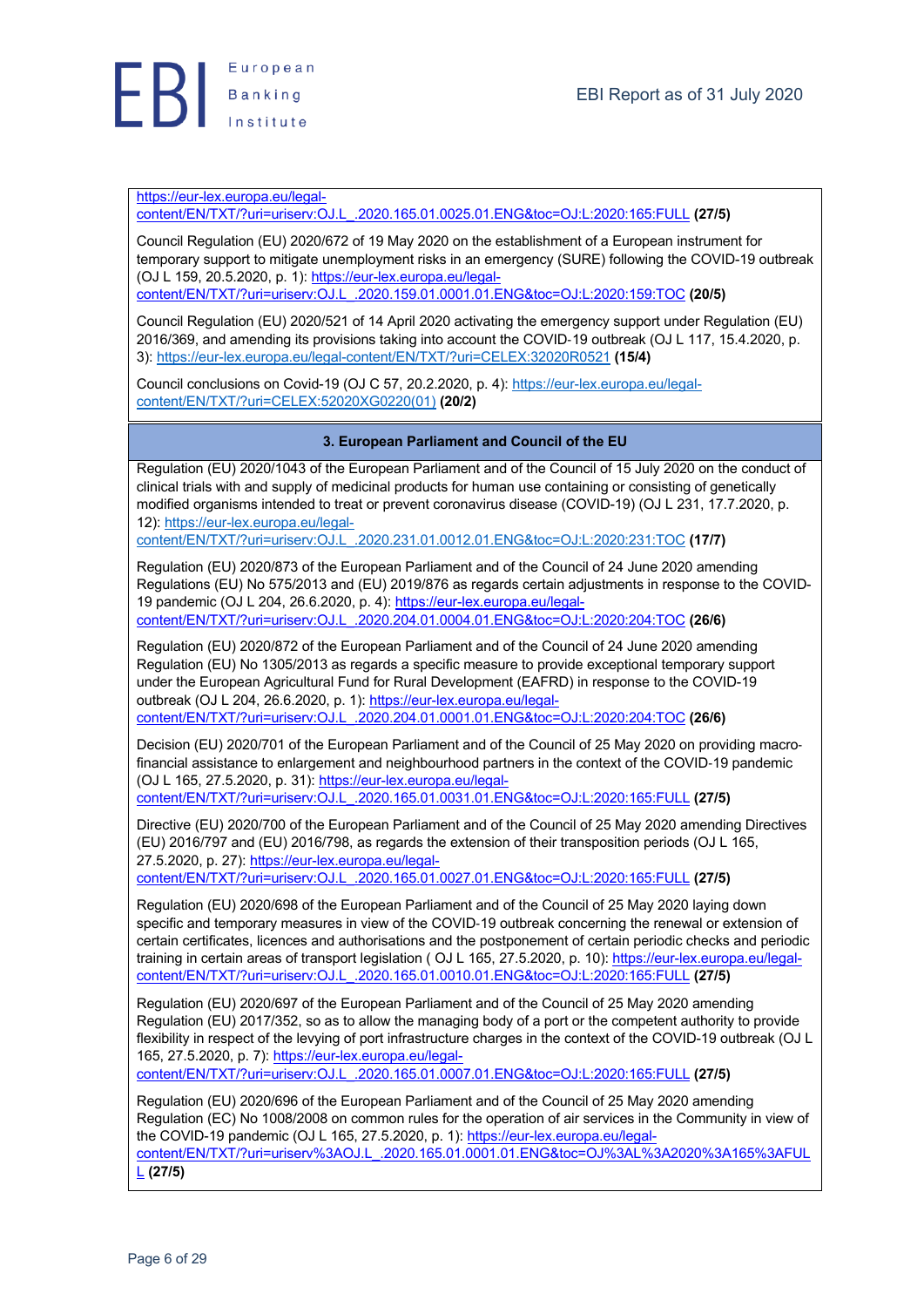

Regulation (EU) 2020/560 of the European Parliament and of the Council of 23 April 2020 amending Regulations (EU) No 508/2014 and (EU) No 1379/2013 as regards specific measures to mitigate the impact of the COVID-19 outbreak in the fishery and aquaculture sector (OJ L 130, 24.4.2020, p. 11): https://eurlex.europa.eu/legal-content/EN/TXT/?uri=CELEX:32020R0560 **(24/4)**

Regulation (EU) 2020/558 of the European Parliament and of the Council of 23 April 2020 amending Regulations (EU) No 1301/2013 and (EU) No 1303/2013 as regards specific measures to provide exceptional flexibility for the use of the European Structural and Investments Funds in response to the COVID-19 outbreak (OJ L 130, 24.4.2020, p. 1): https://eur-lex.europa.eu/legalcontent/EN/TXT/?uri=CELEX:32020R0558 **(24/4)**

Regulation (EU) 2020/558 of the European Parliament and of the Council of 23 April 2020 amending Regulations (EU) No 1301/2013 and (EU) No 1303/2013 as regards specific measures to provide exceptional flexibility for the use of the European Structural and Investments Funds in response to the COVID-19 outbreak: https://eur-lex.europa.eu/eli/reg/2020/558/oj (OJ L 130, 24.4.2020, p.1) **(24/4)**

Regulation (EU) 2020/559 of the European Parliament and of the Council of 23 April 2020 amending Regulation (EU) No 223/2014 as regards the introduction of specific measures for addressing the outbreak of COVID-19 (OJ L 130, 24.4.2020, p. 7): https://eur-lex.europa.eu/legalcontent/EN/TXT/?uri=CELEX:32020R0559 **(24/4)**

Decision (EU) 2020/547 of the European Parliament and of the Council of 17 April 2020 on the mobilisation of the Contingency Margin in 2020 to provide emergency assistance to Member States and further reinforce the Union Civil Protection Mechanism/rescEU in response to the COVID-19 outbreak (OJ L 125, 21.4.2020, p. 5): https://eur-lex.europa.eu/legal-content/EN/TXT/?uri=CELEX:32020D0547 **(21/4)**

Decision (EU) 2020/546 of the European Parliament and of the Council of 17 April 2020 on the mobilisation of the Flexibility Instrument to finance immediate budgetary measures in the context of the COVID-19 outbreak (OJ L 125, 21.4.2020, p. 3): https://eur-lex.europa.eu/legal-content/EN/TXT/?uri=CELEX:32020D0546 **(21/4)**

Decision (EU) 2020/545 of the European Parliament and of the Council of 17 April 2020 on the mobilisation of the Flexibility Instrument to finance immediate budgetary measures in the context of the COVID-19 outbreak and a reinforcement of the European Public Prosecutor's Office (OJ L 125, 21.4.2020, p. 1): https://eurlex.europa.eu/legal-content/EN/TXT/?uri=CELEX:32020D0545 **(21/4)**

Regulation (EU) 2020/461 of the European Parliament and of the Council of 30 March 2020 amending Council Regulation (EC) No 2012/2002 in order to provide financial assistance to Member States and to countries negotiating their accession to the Union that are seriously affected by a major public health emergency (OJ L 99, 31.3.2020, p. 9): https://eur-lex.europa.eu/legalcontent/EN/TXT/?uri=CELEX:32020R0461 **(31/3)**

Regulation (EU) 2020/460 of the European Parliament and of the Council of 30 March 2020 amending Regulations (EU) No 1301/2013, (EU) No 1303/2013 and (EU) No 508/2014 as regards specific measures to mobilise investments in the healthcare systems of Member States and in other sectors of their economies in response to the COVID-19 outbreak (Coronavirus Response Investment Initiative) (OJ L 99, 31.3.2020, p. 5): https://eur-lex.europa.eu/legal-content/EN/TXT/?uri=CELEX:32020R0460 **(31/3)**

Regulation (EU) 2020/459 of the European Parliament and of the Council of 30 March 2020 amending Council Regulation (EEC) No 95/93 on common rules for the allocation of slots at Community airports (OJ L 99, 31.3.2020, p. 1): https://eur-lex.europa.eu/legal-content/EN/TXT/?uri=CELEX:32020R0459 **(31/3)**

## **4. European Commission**

## **Decisions and Regulations**

Commission Decision (EU) 2020/1101 of 23 July 2020 amending Decision (EU) 2020/491 on relief from import duties and VAT exemption on importation granted for goods needed to combat the effects of the COVID-19 outbreak during 2020 (notified under document number (OJ L 241, 27.7.2020, p. 36): https://eurlex.europa.eu/legal-content/EN/TXT/?uri=uriserv:OJ.L\_.2020.241.01.0036.01.ENG&toc=OJ:L:2020:241:TOC **(27/7)**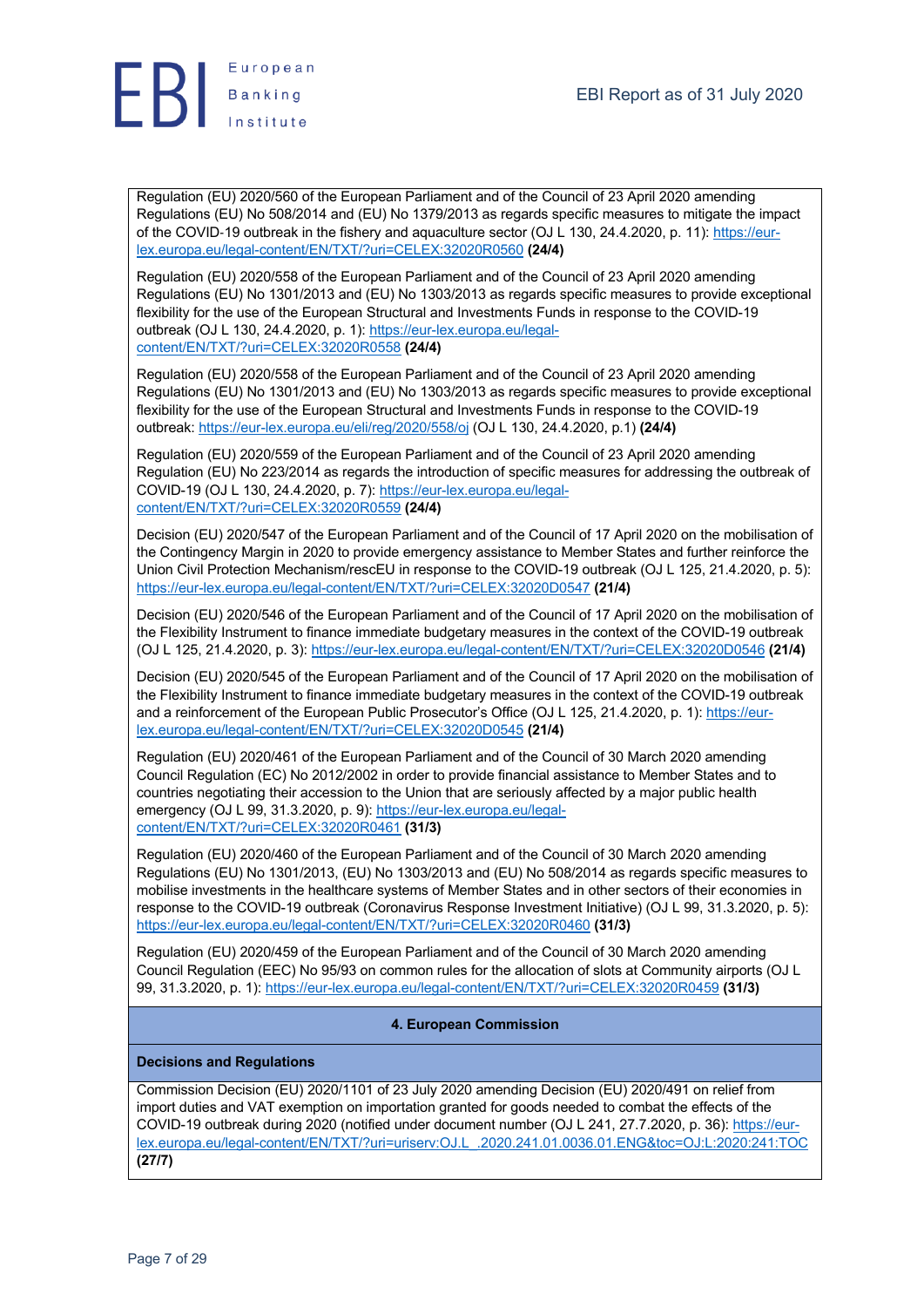

Commission Delegated Regulation (EU) 2020/1069 of 19 June 2020 amending Delegated Regulation (EU) No 877/2013 supplementing Regulation (EU) No 473/2013 of the European Parliament and of the Council on common provisions for monitoring and assessing draft budgetary plans and ensuring the correction of excessive deficit of the Member States in the euro area (OJ L 234, 21.7.2020, p. 8): https://eurlex.europa.eu/legal-content/EN/TXT/?uri=uriserv:OJ.L\_.2020.234.01.0008.01.ENG&toc=OJ:L:2020:234:TOC **(21/7)**

Commission Implementing Decision (EU) 2020/1023 of 15 July 2020 amending Implementing Decision (EU) 2019/1765 as regards the cross-border exchange of data between national contact tracing and warning mobile applications with regard to combatting the COVID-19 pandemic (OJ L 227I, 16.7.2020, p. 1): https://eur-lex.europa.eu/legal-

content/EN/TXT/?uri=uriserv:OJ.LI.2020.227.01.0001.01.ENG&toc=OJ:L:2020:227I:TOC **(16/7)**

Commission Implementing Regulation (EU) 2020/1027 of 14 July 2020 on amending Implementing Regulations (EU) No 771/2014, (EU) No 1242/2014 and (EU) No 1243/2014 as regards the implementation and monitoring of specific measures to mitigate the impact of the COVID-19 outbreak in the fishery and aquaculture sector (OJ L 227, 16.7.2020, p. 1): https://eur-lex.europa.eu/legalcontent/EN/TXT/?uri=uriserv:OJ.L\_.2020.227.01.0001.01.ENG&toc=OJ:L:2020:227:TOC **(16/7)**

Commission Implementing Regulation (EU) 2020/1009 of 10 July 2020 amending Implementing Regulations (EU) No 808/2014 and (EU) No 809/2014 as regards certain measures to address the crisis caused by the COVID-19 outbreak (OJ L 224, 13.7.2020, p. 1): https://eur-lex.europa.eu/legalcontent/EN/TXT/?uri=uriserv:OJ.L\_.2020.224.01.0001.01.ENG&toc=OJ:L:2020:224:TOC **(13/7)**

Commission Regulation (EU) 2020/972 of 2 July 2020 amending Regulation (EU) No 1407/2013 as regards its prolongation and amending Regulation (EU) No 651/2014 as regards its prolongation and relevant adjustments (OJ L 215, 7.7.2020, p. 3): https://eur-lex.europa.eu/legalcontent/EN/TXT/?uri=uriserv:OJ.L\_.2020.215.01.0003.01.ENG&toc=OJ:L:2020:215:FULL **(8/7)**

Commission Implementing Regulation (EU) 2020/977 of 7 July 2020 derogating from Regulations (EC) No 889/2008 and (EC) No 1235/2008 as regards controls on the production of organic products due to the COVID-19 pandemic (OJ L 217, 8.7.2020, p. 1): https://eur-lex.europa.eu/legalcontent/EN/TXT/?uri=uriserv:OJ.L\_.2020.217.01.0001.01.ENG&toc=OJ:L:2020:217:TOC **(8/7)**

Commission Implementing Regulation (EU) 2020/910 of 30 June 2020 amending Implementing Regulations (EU) 2015/1998, (EU) 2019/103 and (EU) 2019/1583 as regards the re-designation of airlines, operators and entities providing security controls for cargo and mail arriving from third countries, as well as the postponement of certain regulatory requirements in the area of cybersecurity, background check, explosive detection systems equipment standards, and explosive trace detection equipment, because of the COVID-19 pandemic (OJ L 208, 1.7.2020, p. 43): https://eur-lex.europa.eu/legal-

content/EN/TXT/?uri=uriserv:OJ.L\_.2020.208.01.0043.01.ENG&toc=OJ:L:2020:208:TOC **(1/7)**

Commission Implementing Regulation (EU) 2020/891 of 26 June 2020 amending Implementing Regulation (EU) No 447/2014 as regards specific provisions to align the provisions for the implementation of crossborder cooperation programmes financed under the Instrument for Pre-accession Assistance (IPA) with specific measures in response to the COVID-19 pandemic (OJ L 206, 30.6.2020, p. 3): https://eurlex.europa.eu/legal-content/EN/TXT/?uri=uriserv:OJ.L\_.2020.206.01.0003.01.ENG&toc=OJ:L:2020:206:TOC **(30/6)**

Commission Delegated Regulation (EU) 2020/884 of 4 May 2020 derogating in respect of the year 2020 from Delegated Regulation (EU) 2017/891 as regards the fruit and vegetables sector and from Delegated Regulation (EU) 2016/1149 as regards the wine sector in connection with the COVID-19 pandemic (OJ L 205, 29.6.2020, p. 1): https://eur-

lex.europa.eu/legalcontent/EN/TXT/?uri=uriserv:OJ.L\_.2020.205.01.0001.01.ENG&toc=OJ:L:2020:205:TOC **(29/6)**

Commission Implementing Regulation (EU) 2020/879 of 23 June 2020 amending Implementing Regulation (EU) No 897/2014 as regards specific provisions to align the provisions for the implementation of crossborder cooperation programmes financed under the European Neighbourhood Instrument with specific measures in response to the COVID-19 pandemic (OJ L 203, 26.6.2020, p. 59): https://eur-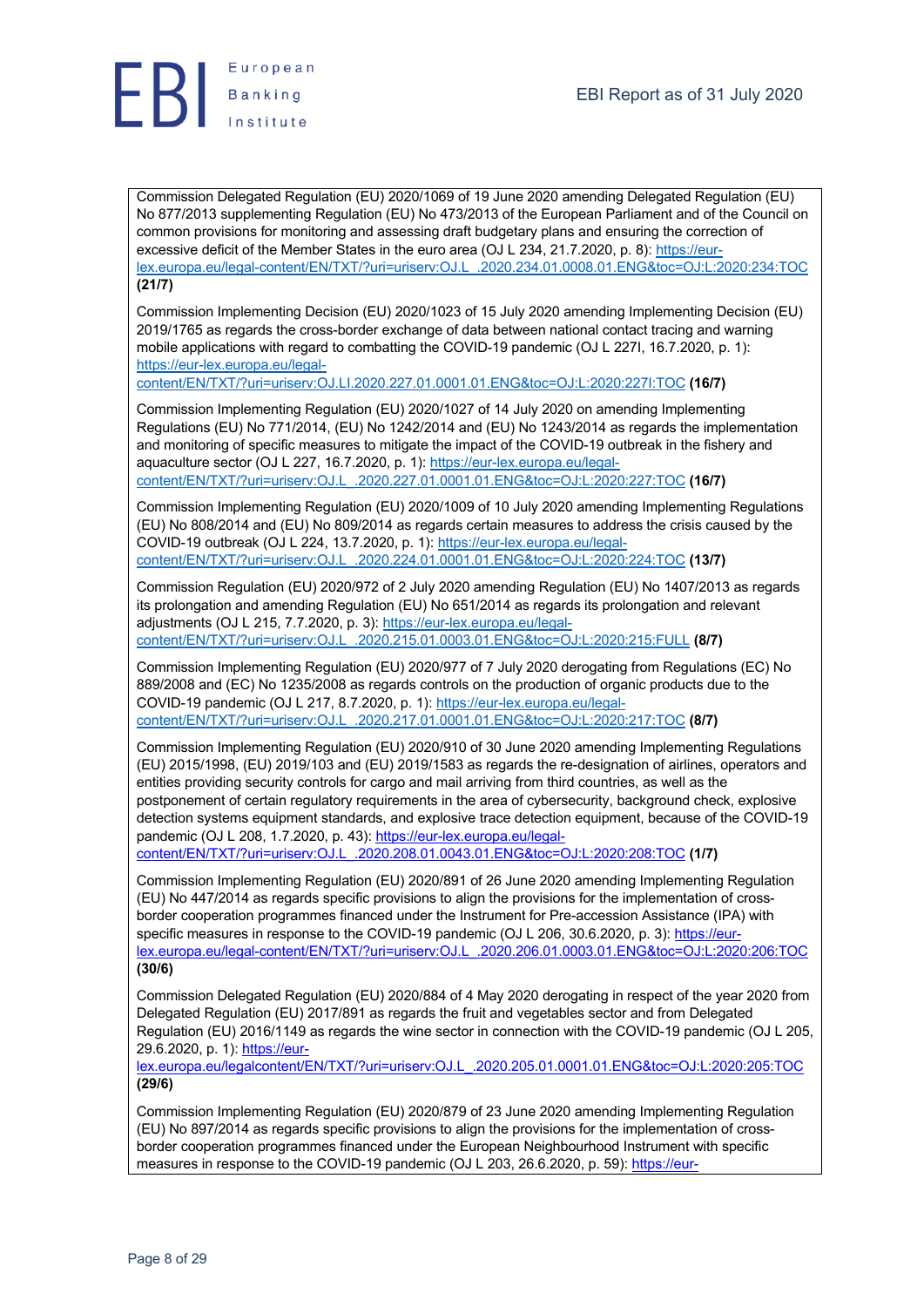

lex.europa.eu/legal-content/EN/TXT/?uri=uriserv:OJ.L\_.2020.203.01.0059.01.ENG&toc=OJ:L:2020:203:TOC **(26/6)**

Commission Delegated Regulation (EU) 2020/866 of 28 May 2020 amending Delegated Regulation (EU) 2016/101 supplementing Regulation (EU) No 575/2013 of the European Parliament and of the Council with regard to regulatory technical standards for prudent valuation under Article 105(14) of Regulation (EU) No 575/2013 (OJ L 201, 25.6.2020, p. 1): https://eur-

lex.europa.eu/legalcontent/EN/TXT/?uri=uriserv:OJ.L\_.2020.201.01.0001.01.ENG&toc=OJ:L:2020:201:TOC **(25/6)**

Commission Implementing Regulation (EU) 2020/746 of 4 June 2020 amending Implementing Regulation (EU) 2019/947 as regards postponing dates of application of certain measures in the context of the COVID-19 pandemic (OJ L 176, 5.6.2020, p. 13): https://eur-lex.europa.eu/legalcontent/EN/TXT/?uri=uriserv:OJ.L\_.2020.176.01.0013.01.ENG&toc=OJ:L:2020:176:TOC **(5/6)**

Commission Implementing Regulation (EU) 2020/745 of 4 June 2020 amending Regulation (EU) 2018/1042 as regards postponing dates of application of certain measures in the context of the COVID-19 pandemic (OJ L 176, 5.6.2020, p. 11): https://eur-lex.europa.eu/legal-

content/EN/TXT/?uri=uriserv:OJ.L\_.2020.176.01.0011.01.ENG&toc=OJ:L:2020:176:TOC **(5/6)**

Commission Implementing Regulation (EU) 2020/568 of 23 April 2020 making the exportation of certain products subject to the production of an export authorization (OJ L 129, 24.4.2020, p. 7): https://eurlex.europa.eu/legal-content/EN/TXT/?uri=CELEX:32020R0568 **(24/4)**

Commission Decision (EU) 2020/491 of 3 April 2020 on relief from import duties and VAT exemption on importation granted for goods needed to combat the effects of the COVID-19 outbreak during 2020 (OJ L 103I , 3.4.2020, p. 1): https://eur-lex.europa.eu/legal-content/EN/TXT/?uri=CELEX:32020D0491 **(3/4)**

Commission Implementing Regulation (EU) 2020/466 of 30 March 2020 on temporary measures to contain risks to human, animal and plant health and animal welfare during certain serious disruptions of Member States' control systems due to coronavirus disease (COVID-19) (OJ L 98, 31.3.2020, p. 30): https://eurlex.europa.eu/legal-content/EN/TXT/?uri=CELEX:32020R0466 **(31/3)**

Commission Implementing Decision (EU) 2020/452 of 26 March 2020 amending Implementing Decision (EU) 2019/570 as regards capacities established to respond to low probability risks with a high impact (OJ L 94I , 27.3.2020, p. 1): https://eur-lex.europa.eu/legal-content/EN/TXT/?uri=CELEX:32020D0452 **(27/3)**

Commission Implementing Decision (EU) 2020/414 of 19 March 2020 amending Implementing Decision (EU) 2019/570 as regards medical stockpiling rescEU capacities (OJ L 82I , 19.3.2020, p. 1): https://eurlex.europa.eu/legal-content/EN/TXT/?uri=CELEX:32020D0414 **(19/3)**

Commission Implementing Regulation (EU) 2020/402 of 14 March 2020 making the exportation of certain products subject to the production of an export authorisation (OJ L 077I, 15.3.2020, p. 1): https://eurlex.europa.eu/legal-content/EN/TXT/?uri=CELEX%3A02020R0402-20200321 **(15/3)**

## **Proposals for legislative acts**

Commission Regulation (EU) …/… of 2.7.2020 amending Regulation (EU) No 1407/2013 as regards its prolongation and amending Regulation (EU) No 651/2014 as regards its prolongation and relevant adjustments (C 2020 4349 final):

https://ec.europa.eu/competition/state\_aid/what\_is\_new/prolongation\_gber\_deminimis\_en.pdf **(2/7)**

Proposal for a Council Regulation establishing a European Union Recovery Instrument to support the recovery in the aftermath of the COVID-19 pandemic (COM 2020 441 final):

https://ec.europa.eu/info/sites/info/files/about\_the\_european\_commission/eu\_budget/com\_2020\_441\_en\_act \_part1\_v13.pdf **(28/5)**

Proposal for a Regulation of the European Parliament and of the Council amending Regulation (EU) No 223/2014 as regards the introduction of specific measures for addressing the COVID-19 crisis (COM 2020 223 final): https://ec.europa.eu/info/sites/info/files/com\_2020\_223\_2\_en\_act\_part1\_v8.pdf **(28/5)**

Amended proposal for a Regulation of the European Parliament and of the Council establishing the Just Transition Fund (COM 2020 460 final):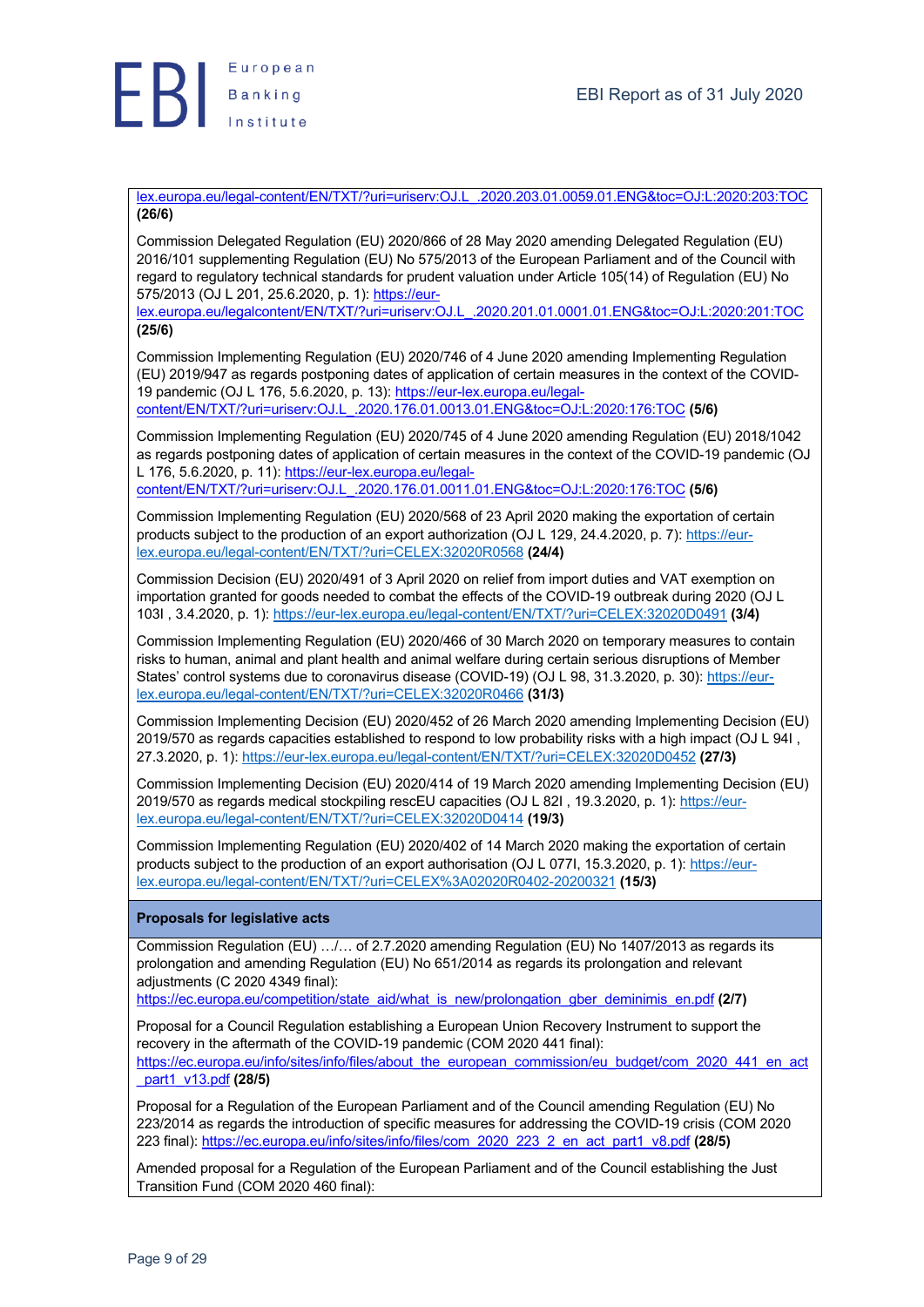

https://ec.europa.eu/info/sites/info/files/about\_the\_european\_commission/eu\_budget/com\_2020\_460\_en\_act \_v6.pdf **(28/5)**

Proposal for a Regulation of the European Parliament and of the Council establishing a Recovery and Resilience Facility (COM 2020 408 final):

https://ec.europa.eu/info/sites/info/files/com\_2020\_408\_en\_act\_part1\_v9.pdf **(28/5)**

Proposal for a Regulation of the European Parliament and of the Council establishing a Technical Support Instrument (COM 2020 409 final):

https://ec.europa.eu/info/sites/info/files/about\_the\_european\_commission/eu\_budget/com\_2020\_409\_en\_act \_part1\_v7.pdf **(28/5)**

Amended proposal for a Regulation of the European Parliament and of the Council on the European Social Fund Plus (ESF+) (COM 2020 447 final):

https://ec.europa.eu/info/sites/info/files/about\_the\_european\_commission/eu\_budget/com\_2020\_447\_en\_act \_9.pdf **(28/5)**

Proposal for a Regulation of the European Parliament and of the Council amending Regulation (EU) No 1303/2013 as regards exceptional additional resources and implementing arrangements under the Investment for growth and jobs goal to provide assistance for fostering crisis repair in the context of the COVID-19 pandemic and preparing a green, digital and resilient recovery of the economy (REACT-EU) (COM 2020 451 final): https://ec.europa.eu/info/sites/info/files/com\_2020\_451\_act\_v8.pdf **(28/5)**

Amended proposal for a Regulation of the European Parliament and of the Council on the European Regional Development Fund and on the Cohesion Fund (COM 2020 452 final): https://ec.europa.eu/info/sites/info/files/com\_2020\_452\_en\_act\_v8.pdf **(28/5)**

Proposal for a Regulation of the European Parliament and of the Council on the public sector loan facility under the Just Transition Mechanism (COM 2020 453 final): https://ec.europa.eu/info/sites/info/files/about\_the\_european\_commission/eu\_budget/com2020\_453\_en\_act

part1\_v10.pdf **(28/5)**

Amended proposal for a Regulation of the European Parliament and of the Council laying down common provisions on the European Regional Development Fund, the European Social Fund Plus, the Cohesion Fund, the Just Transition Fund and the European Maritime and Fisheries Fund and financial rules for those and for the Asylum and Migration Fund, the Internal Security Fund and the Border Management and Visa Instrument (COM 2020 450 final): https://ec.europa.eu/info/sites/info/files/com2020\_450\_en\_act\_part1\_v8.pdf **(28/5)**

Proposal for a Regulation of the European Parliament and of the Council on the establishment of a Programme for the Union's action in the field of health –for the period 2021-2027 and repealing Regulation (EU) No 282/2014 ("EU4Health Programme") (COM 2020 405 final): https://ec.europa.eu/info/sites/info/files/com\_2020\_405\_en\_act\_v11.pdf **(28/5)**

Proposal for a Regulation of the European Parliament and of the Council amending Regulations (EU) No 575/2013 and (EU) 2019/876 as regards adjustments in response to the COVID-19 pandemic (COM/2020/310 final): https://ec.europa.eu/finance/docs/law/200428-banking-package-proposal\_en.pdf **(28/4)**

Proposal for a Regulation of the European Parliament and of the Council amending Regulation (EU) 2017/745 on medical devices as regards the dates of application of certain of its provisions (COM/2020/144 final): https://eur-lex.europa.eu/legal-content/EN/TXT/?uri=CELEX:52020PC0144 **(3/4)**

Proposal for a Decision of the European Parliament and of the Council amending Decision (EU) 2020/265 as regards adjustments to the amounts mobilised from the Flexibility Instrument for 2020 to be used for migration, refugee inflows and security threats, for immediate measures in the framework of the COVID-19 outbreak and for reinforcement of the European Public Prosecutor's Office (COM/2020/171 final): https://eurlex.europa.eu/legal-content/EN/TXT/?uri=CELEX:52020PC0171 **(2/4)**

Proposal for a Regulation of the European Parliament and of the Council amending Regulation (EU) No 223/2014 as regards the introduction of specific measures for addressing the COVID-19 crisis (COM/2020/141 final): https://eur-lex.europa.eu/legal-content/EN/TXT/?uri=CELEX:52020PC0141 **(2/4)**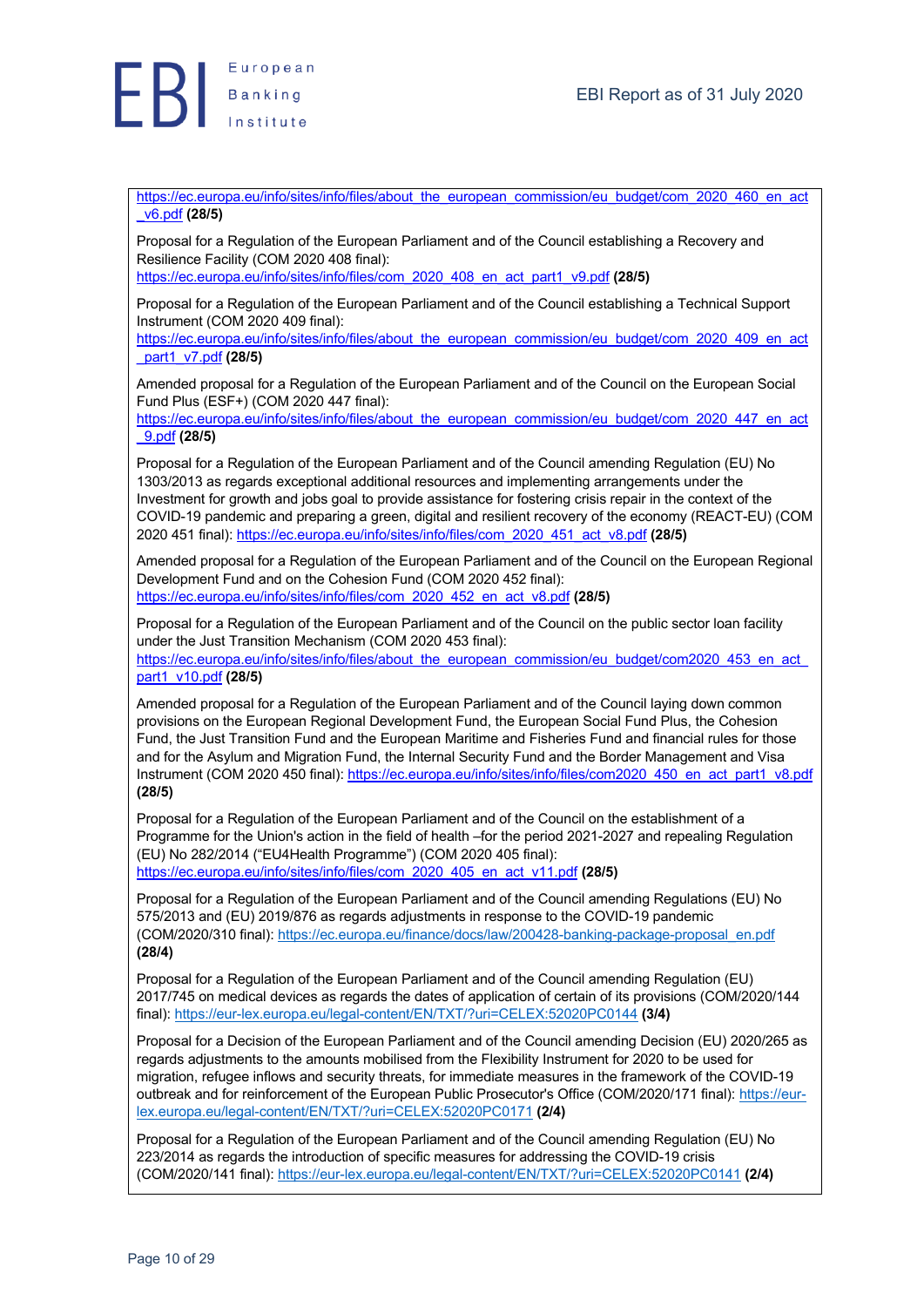

Proposal for a Decision of the European Parliament and of the Council on the mobilisation of the Contingency Margin in 2020 to provide emergency assistance to Member States and further reinforce the Union Civil Protection Mechanism/rescEU in response to the COVID-19 outbreak (COM/2020/172 final): https://ec.europa.eu/info/sites/info/files/dab\_2-2020\_-\_emergency\_support\_instrument\_esi\_0.pdf **(2/4)**

Proposal for a Council Regulation amending Regulation (EU, Euratom) No 1311/2013 laying down the multiannual financial framework for the years 2014-2020 (COM/2020/174 final): https://ec.europa.eu/info/sites/info/files/com174final - en - proposal amendment mff regulation 2014-2020.pdf **(2/4)**

Proposal for a Council Regulation on the establishment of a European instrument for temporary support to mitigate unemployment risks in an emergency (SURE) following the COVID-19 outbreak (COM/2020/139 final): https://eur-lex.europa.eu/legal-content/EN/TXT/?qid=1586858565026&uri=CELEX:52020PC0139 **(2/4)**

Proposal for a Regulation of the European Parliament and of the Council amending Regulation (EU) No 1303/2013 and Regulation (EU) No 1301/2013 as regards specific measures to provide exceptional flexibility for the use of the European Structural and Investments Funds in response to the COVID-19 outbreak (COM/2020/138 final): https://eur-lex.europa.eu/legal-

content/EN/TXT/?qid=1586858565026&uri=CELEX:52020PC0138 **(2/4)**

## **Communications / Guidelines / Recommendations**

Communication from the Commission Guidelines on seasonal workers in the EU in the context of the COVID-19 outbreak (OJ C 235I , 17.7.2020, p. 1): https://eur-lex.europa.eu/legalcontent/EN/TXT/?uri=uriserv:OJ.CI.2020.235.01.0001.01.ENG&toc=OJ:C:2020:235I:TOC **(17/7)**

Communication on short-term EU health preparedness for future COVID-19 outbreaks (COM 2020 318 final): https://ec.europa.eu/info/sites/info/files/communication\_-\_short-term\_eu\_health\_preparedness.pdf **(15/7)**

Notice of information on postponement of entry into application of MiFIR open access provisions with regard to exchange-traded derivatives (OJ C 219I , 3.7.2020, p. 1): https://eur-lex.europa.eu/legalcontent/EN/TXT/?uri=uriserv:OJ.CI.2020.219.01.0001.01.ENG&toc=OJ:C:2020:219I:TOC **(3/7)**

Communication from the Commission: Third amendment to the Temporary Framework for State aid measures to support the economy in the current COVID-19 outbreak (OJ C 218, 2.7.2020, p. 3): https://eurlex.europa.eu/legal-content/EN/TXT/?uri=uriserv:OJ.C\_.2020.218.01.0003.01.ENG&toc=OJ:C:2020:218:TOC **(2/7)**

Communication from The Commission concerning the prolongation and the amendments of the Guidelines on Regional State Aid for 2014-2020, Guidelines on State Aid to Promote Risk Finance Investments, Guidelines on State Aid for Environmental Protection and Energy 2014-2020, Guidelines on State aid for rescuing and restructuring non-financial undertakings in difficulty, Communication on the Criteria for the Analysis of the Compatibility with the Internal Market of State Aid to Promote the Execution of Important Projects of Common European Interest, Communication from the Commission - Framework for State aid for research and development and innovation and Communication from the Commission to the Member States on the application of Articles 107 and 108 of the Treaty on the Functioning of the European Union to short-term export-credit insurance (OJ C 224, 8.7.2020, p. 2): https://eur-lex.europa.eu/legal-

content/EN/TXT/?uri=uriserv:OJ.C\_.2020.224.01.0002.01.ENG&toc=OJ:C:2020:224:FULL **(8/7)**

Communication from the Commission Guidance for a phased and coordinated resumption of visa operations (OJ C 197I , 12.6.2020, p. 1): https://eur-lex.europa.eu/legalcontent/EN/TXT/?uri=uriserv:OJ.CI.2020.197.01.0001.01.ENG&toc=OJ:C:2020:197I:TOC **(12/6)**

Communication from the Commission to the European Parliament, the European Council And the Council on the third assessment of the application of the temporary restriction on non-essential travel to the EU (COM 2020 399 final): https://ec.europa.eu/info/sites/info/files/communication-assessment-temporary-restrictionnon-essential-travel\_en.pdf **(11/6)**

Joint Communication to the European Parliament, the European Council, the Council, the European Economic and Social Committee and the Committee of the Regions: Tackling COVID-19 disinformation - Getting the facts right (JOIN/2020/8 final): https://eur-lex.europa.eu/legalcontent/EN/TXT/?uri=CELEX:52020JC0008 **(10/6)**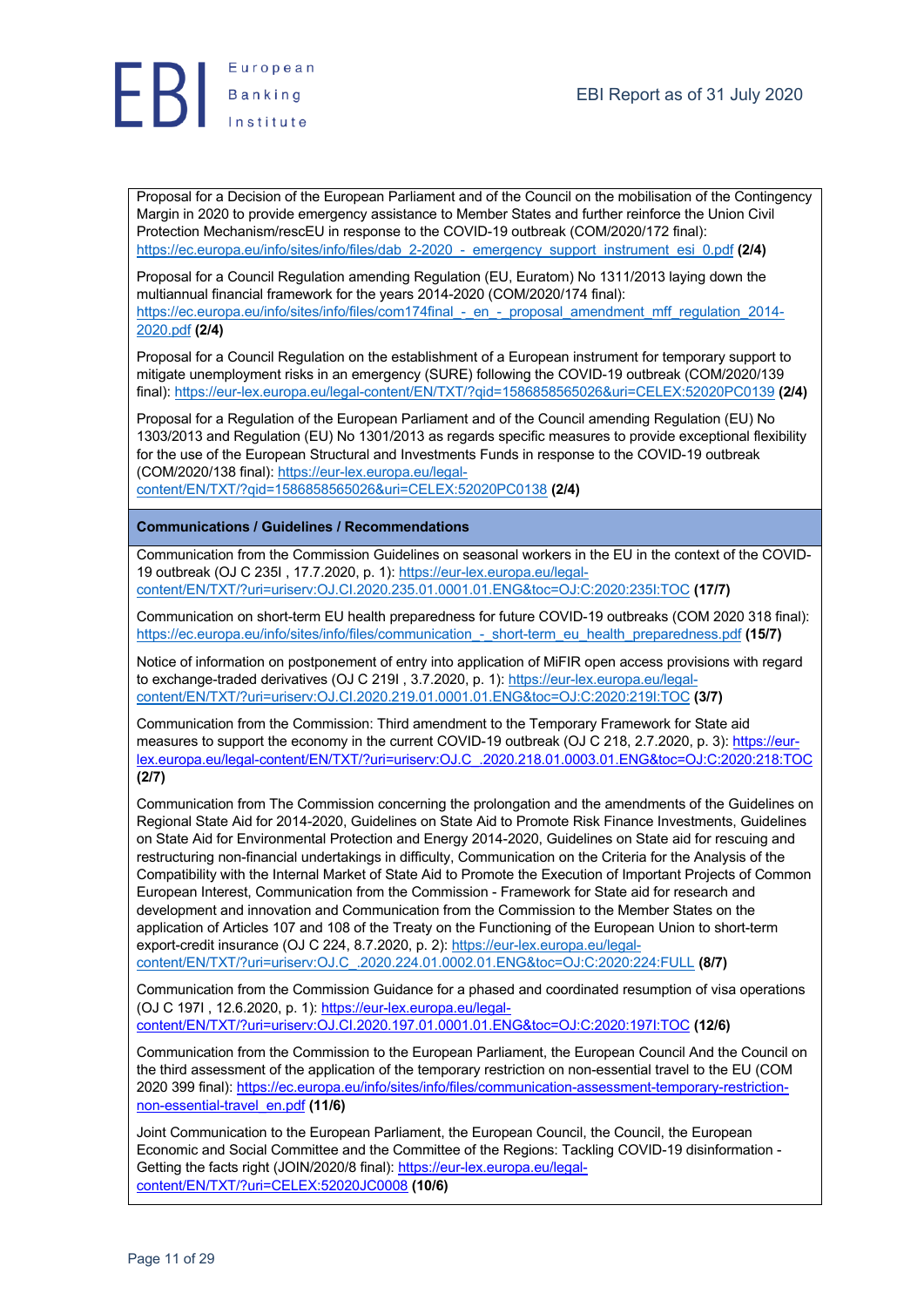

Communication from the Commission to the European Parliament, the European Council, the Council, the European Economic And Social Committee and the Committee of the Regions: Europe's moment: Repair and Prepare for the Next Generation (COM 2020 456 final):

https://ec.europa.eu/info/sites/info/files/communication-europe-moment-repair-prepare-next-generation.pdf **(27/5)**

Communication from the Commission to the European Parliament, the European Council, the Council, the European Economic And Social Committee and the Committee of the Regions: The EU budget powering the recovery plan for Europe (COM 2020 442 final):

https://ec.europa.eu/info/sites/info/files/about\_the\_european\_commission/eu\_budget/1\_en\_act\_part1\_v9.pdf **(27/5)**

Commission Recommendation (EU) 2020/648 of 13 May 2020 on vouchers offered to passengers and travellers as an alternative to reimbursement for cancelled package travel and transport services in the context of the COVID-19 pandemic (OJ L 151, 14.5.2020, p. 10): https://eur-lex.europa.eu/legalcontent/EN/TXT/?uri=uriserv:OJ.L\_.2020.151.01.0010.01.ENG&toc=OJ:L:2020:151:TOC **(14/5)**

Communication from the Commission to the European Parliament, the Council, the European Economic and Social Committee and the Committee of the Regions on Tourism and transport in 2020 and beyond (COM 2020 550 final): https://ec.europa.eu/info/sites/info/files/communication-commission-tourism-transport-2020 and-beyond\_en.pdf **(13/5)**

Communication from the Commission COVID-19: Towards a phased and coordinated approach for restoring freedom of movement and lifting internal border controls (C 2020 3250 final): https://ec.europa.eu/info/sites/info/files/communication\_freemovement.pdf **(13/5)**

Communication from the Commission COVID-19: Guidelines on the progressive restoration of transport services and connectivity (C 2020 3139 final): https://ec.europa.eu/info/sites/info/files/communication\_transportservices.pdf **(13/5)**

Communication from the Commission COVID-19: EU Guidance for the progressive resumption of tourism services and for health protocols in hospitality establishments (C 2020 3251 final): https://ec.europa.eu/info/sites/info/files/communication\_tourismservices\_healthprotocols.pdf\_1.pdf **(13/5)**

Communication from the Commission Amendment to the Temporary Framework for State aid measures to support the economy in the current COVID-19 outbreak (OJ C 164, 13.5.2020, p. 3): https://eurlex.europa.eu/legal-content/EN/TXT/?uri=uriserv:OJ.C\_.2020.164.01.0003.01.ENG&toc=OJ:C:2020:164:TOC **(13/5)**

Communication from the Commission to the European Parliament and the Council: Commission Interpretative Communication on the application of the accounting and prudential frameworks to facilitate EU bank lending (COM/2020/169 final): https://ec.europa.eu/finance/docs/law/200428-banking-packagecommunication\_en.pdf **(28/4)**

Statement of the Commission relating to Regulation (EU) 2020/560 of the European Parliament and of the Council amending Regulations (EU) No 508/2014 and (EU) No 1379/2013 as regards specific measures to mitigate the impact of the COVID-19 outbreak in the fishery and aquaculture sector (OJ C 138I , 28.4.2020, p. 1): https://eur-lex.europa.eu/legal-content/EN/TXT/?uri=CELEX:32020C0428(01) **(28/4)**

Joint European Roadmap towards lifting COVID-19 containment measures (OJ C 126, 17.4.2020, p. 1): https://eur-lex.europa.eu/legal-content/EN/TXT/?uri=CELEX:52020XC0417(06) **(17/4)**

Communication from the Commission: Guidelines on COVID-19 in vitro diagnostic tests and their performance (OJ C 122I , 15.4.2020, p. 1): https://eur-lex.europa.eu/legalcontent/EN/TXT/?uri=CELEX:52020XC0415(04) **(15/4)**

Communication from the Commission Guidelines on protection of health, repatriation and travel arrangements for seafarers, passengers and other persons on board ships (OJ C 119, 14.4.2020, p. 1): https://eur-lex.europa.eu/legal-content/EN/TXT/?uri=CELEX:52020XC0414(01) **(14/4)**

Commission Recommendation (EU) 2020/518 of 8 April 2020 on a common Union toolbox for the use of technology and data to combat and exit from the COVID-19 crisis, in particular concerning mobile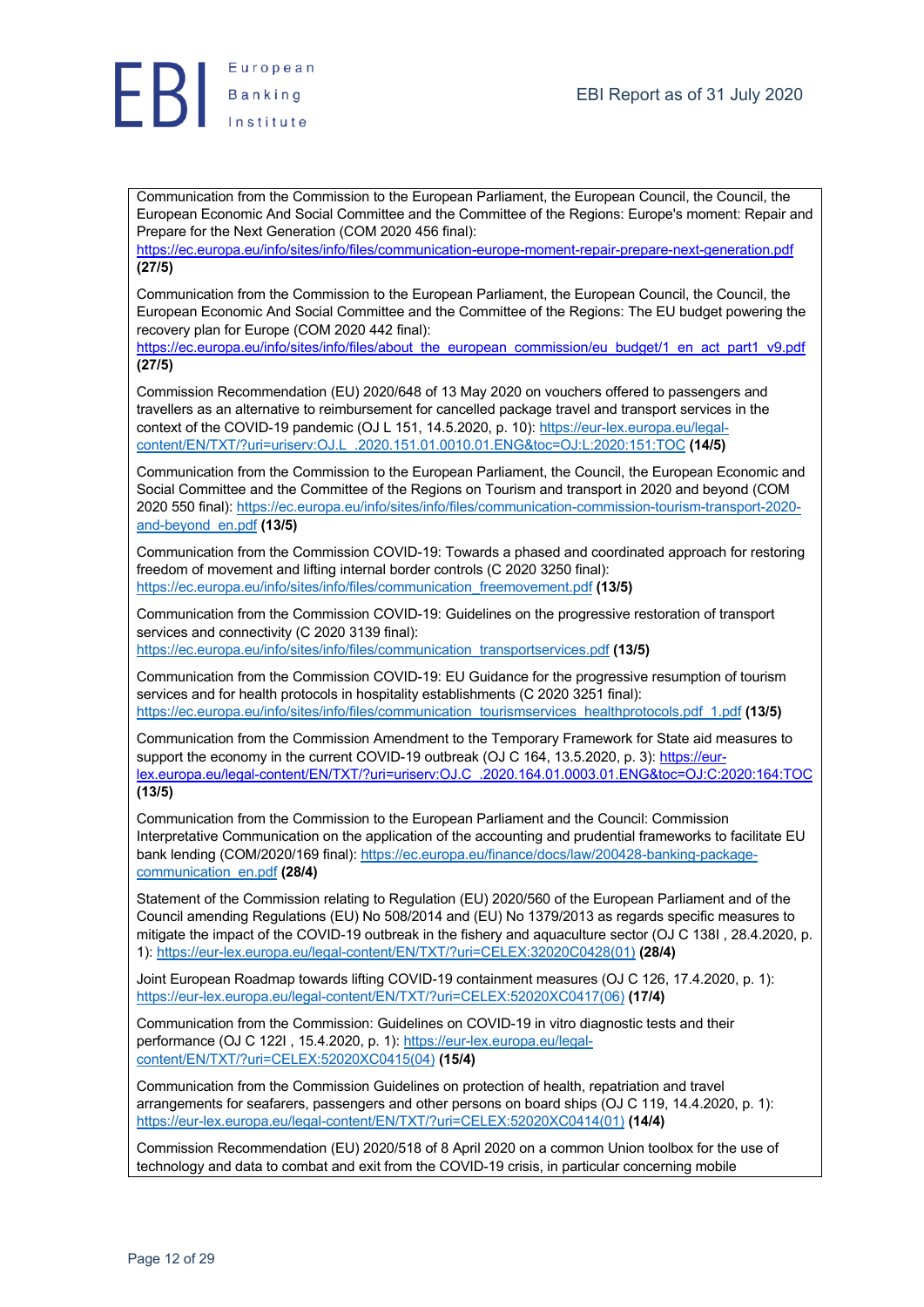

applications and the use of anonymised mobility data (OJ L 114, 14.4.2020, p. 7): https://eurlex.europa.eu/legal-content/EN/TXT/?uri=CELEX:32020H0518 **(14/4)**

Communication from the Commission on Temporary Framework for assessing antitrust issues related to business cooperation in response to situations of urgency stemming from the current COVID-19 outbreak (OJ C 116 I, 8.4.2020, p. 7): https://eur-lex.europa.eu/legalcontent/EN/TXT/HTML/?uri=CELEX:52020XC0408(04)&from=EL **(8/4)**

Joint Communication to the European Parliament, the Council, the European Economic and Social Committee and the Committee of the Regions Communication on the Global EU response to COVID-19 (JOIN/2020/11 final): https://eur-lex.europa.eu/legal-content/EN/TXT/?uri=CELEX:52020JC0011 **(8/4)**

Communication from the Commission to the European Parliament, the European Council and the Council on the assessment of the application of the temporary restriction on non-essential travel to the EU (COM/2020/148 final): https://eur-lex.europa.eu/legal-content/EN/TXT/?uri=CELEX:52020DC0148 **(8/4)**

Communication from the Commission on Amendment to the Temporary Framework for State aid measures to support the economy in the current COVID-19 outbreak (OJ C 112I, 4.4.2020, p. 1): https://eurlex.europa.eu/legal-

content/EN/TXT/?uri=uriserv:OJ.CI.2020.112.01.0001.01.ENG&toc=OJ:C:2020:112I:FULL **(4/4)**

Communication from the Commission: Guidelines on EU Emergency Assistance on Cross-Border Cooperation in Healthcare related to the COVID-19 crisis (OJ C 111I, 3.4.2020, p. 1): https://eurlex.europa.eu/legal-content/EN/TXT/?uri=CELEX:52020XC0403(02) **(3/4)**

Communication from the Commission to the Council And the European Parliament on Technical adjustment in respect of special instruments for 2020 (Article 6(1)(e) and (f) of Council Regulation No 1311/2013 laying down the multiannual financial framework for the years 2014-2020) (COM/2020/173 final): https://ec.europa.eu/transparency/regdoc/rep/1/2020/EN/COM-2020-173-F1-EN-MAIN-PART-1.PDF **(2/4)**

Communication from the Commission to the European Parliament, the European Council, the Council, the European Economic And Social Committee and the Committee of the Regions on Coronavirus Response: Using every available euro in every way possible to protect lives and livelihoods (COM/2020/143 final): https://eur-lex.europa.eu/legal-content/EN/TXT/?qid=1586858565026&uri=CELEX:52020DC0143 **(2/4)**

EU Solidarity Fund: application guidelines for Covid-19 assistance: https://ec.europa.eu/regional\_policy/en/newsroom/news/2020/04/04-02-2020-eu-solidarity-fund-applicationguidelines-for-covid-19-assistance **(2/4)**

Communication from the Commission — Guidance from the European Commission on using the public procurement framework in the emergency situation related to the COVID-19 crisis (OJ C108I, 1.4.2020, p. 1): https://eur-lex.europa.eu/legal-

content/EN/TXT/?uri=uriserv:OJ.CI.2020.108.01.0001.01.ENG&toc=OJ:C:2020:108I:FULL **(1/4)**

Communication from the Commission — Guidelines concerning the exercise of the free movement of workers during COVID-19 outbreak (OJ C102I, 30.3.2020, p. 12): https://eur-lex.europa.eu/legalcontent/EN/TXT/?uri=uriserv:OJ.CI.2020.102.01.0012.01.ENG&toc=OJ:C:2020:102I:FULL **(30/3)**

Communication from the Commission — COVID-19 — Guidance on the implementation of the temporary restriction on non-essential travel to the EU, on the facilitation of transit arrangements for the repatriation of EU citizens, and on the effects on visa policy (OJ C 102I, 30.3.2020, p. 3): https://eur-lex.europa.eu/legalcontent/EN/TXT/?uri=uriserv:OJ.CI.2020.102.01.0003.01.ENG&toc=OJ:C:2020:102I:FULL **(30/3)**

Communication from the Commission amending the Annex to the Communication from the Commission to the Member States on the application of Articles 107 and 108 of the Treaty on the Functioning of the European Union to short-term export-credit insurance (OJ C101I, 28.3.2020, p. 1): https://eurlex.europa.eu/legal-

content/EN/TXT/?uri=uriserv:OJ.CI.2020.101.01.0001.01.ENG&toc=OJ:C:2020:101I:FULL **(28/3)**

Communication from the Commission European Commission Guidelines: Facilitating Air Cargo Operations during COVID-19 outbreak (OJ C 100I , 27.3.2020, p. 1): https://eur-lex.europa.eu/legalcontent/EN/TXT/?uri=CELEX:52020XC0327(03) **(27/3)**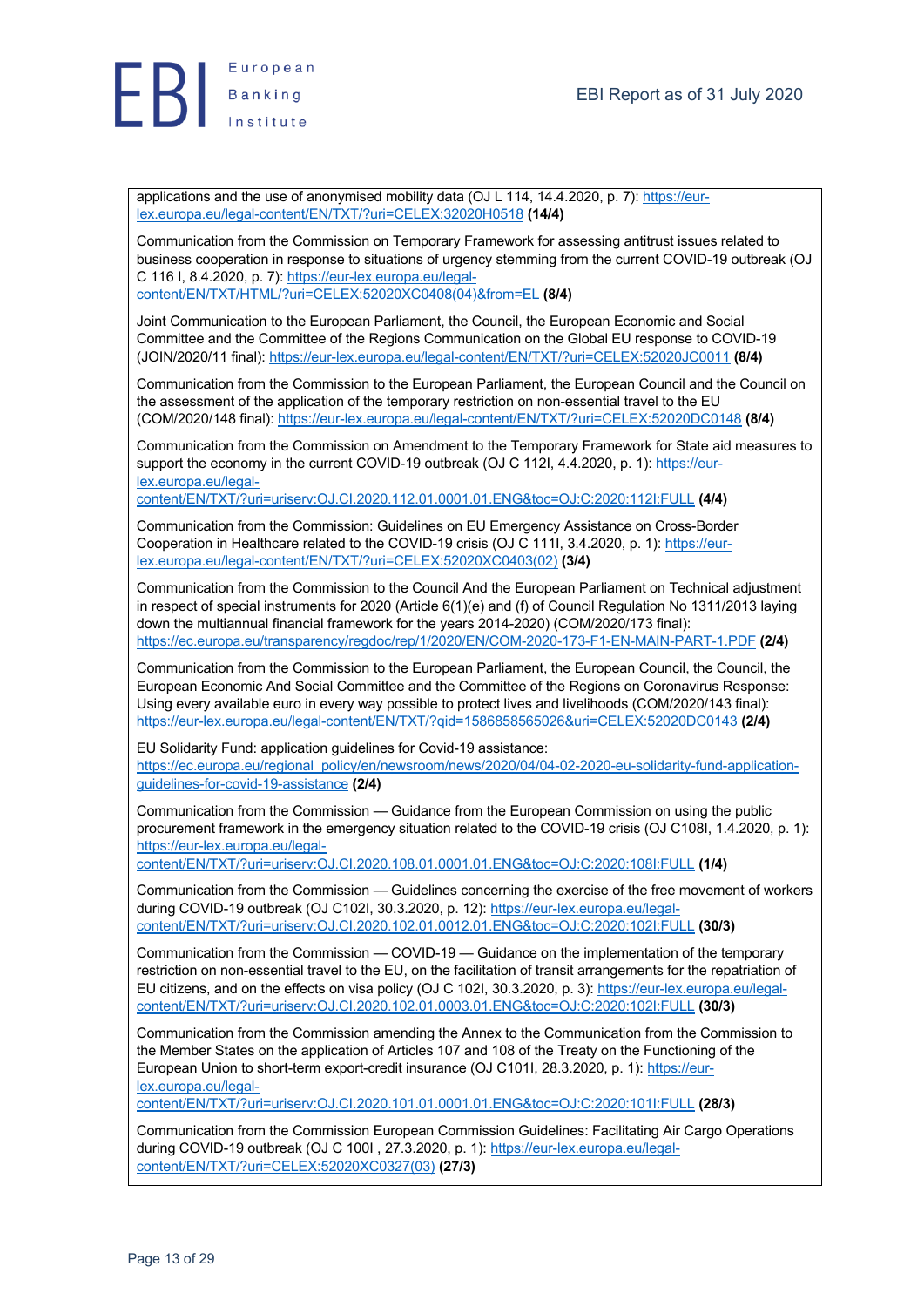

Communication from the Commission on Guidance to the Member States concerning foreign direct investment and free movement of capital from third countries, and the protection of Europe's strategic assets, ahead of the application of Regulation (EU) 2019/452 (FDI Screening Regulation) (OJ C 99I, 26.3.2020, p. 1): https://eur-lex.europa.eu/legal-content/EN/TXT/HTML/?uri=CELEX:52020XC0326(03)&from=EL **(26/3)**

Communication from the Commission on the implementation of the Green Lanes under the Guidelines for border management measures to protect health and ensure the availability of goods and essential services (OJ C 96I , 24.3.2020, p. 1): https://eur-lex.europa.eu/legal-content/EN/TXT/?uri=CELEX:52020XC0324(01) **(24/3)**

Communication from the Commission to the Council on the activation of the general escape clause of the Stability and Growth Pact (COM/2020/123 final): https://ec.europa.eu/info/sites/info/files/economyfinance/2\_en\_act\_part1\_v3-adopted\_text.pdf **(20/3)**

Communication from the Commission Guidance note to Member States related to Commission Implementing Regulation (EU) 2020/402 making the exportation of certain products subject to the production of an export authorisation, as last amended by Commission Implementing Regulation (EU) 2020/426 (OJ C 91I, 20.3.2020, p. 10): https://eur-lex.europa.eu/legal-

content/EN/TXT/?uri=uriserv:OJ.CI.2020.091.01.0010.01.ENG&toc=OJ:C:2020:091I:FULL **(20/3)**

Communication from the Commission on Temporary Framework for State aid measures to support the economy in the current COVID-19 outbreak (OJ C 91I, 20.3.2020, p. 1): https://eur-lex.europa.eu/legalcontent/EN/TXT/?uri=uriserv:OJ.CI.2020.091.01.0001.01.ENG&toc=OJ:C:2020:091I:FULL **(20/3)**

Commission Notice Interpretative Guidelines on EU passenger rights regulations in the context of the developing situation with Covid-19 (OJ C 89I , 18.3.2020, p. 1): https://eur-lex.europa.eu/legalcontent/EN/TXT/?uri=CELEX:52020XC0318(04) **(18/3)**

Communication from the Commission to the European Parliament, the European Council And the Council COVID-19: Temporary Restriction on Non-Essential Travel to the EU (COM/2020/115 final): https://eurlex.europa.eu/legal-content/EN/TXT/?uri=CELEX:52020DC0115 **(16/3)**

Commission Recommendation (EU) 2020/403 of 13 March 2020 on conformity assessment and market surveillance procedures within the context of the COVID-19 threat (OJ L 79I, 16.3.2020, p. 1): https://eurlex.europa.eu/legal-content/EN/TXT/?uri=CELEX:32020H0403 **(16/3)**

Covid-19 Guidelines for border management measures to protect health and ensure the availability of goods and essential services (OJ C 86I , 16.3.2020, p. 1): https://eur-lex.europa.eu/legalcontent/EN/TXT/?uri=CELEX:52020XC0316(03) **(16/3)**

On the consequences of the COVID-19 outbreak on anti-dumping and anti-subsidy investigations (OJ C 86, 16.3.2020, p. 6): https://eur-lex.europa.eu/legal-content/EN/TXT/?uri=CELEX:52020XC0316(02) **(16/3)**

Communication from the Commission to the European Parliament, the European Council, the Council, the European Central Bank, the European Investment Bank and the Eurogroup on Coordinated economic response to the COVID-19 Outbreak (COM/2020/112 final): https://eur-lex.europa.eu/legalcontent/EN/TXT/?qid=1586858565026&uri=CELEX:52020DC0112 **(13/3)**

#### **Other**

European Commission secures EU access to Remdesivir for treatment of COVID-19: https://ec.europa.eu/commission/presscorner/detail/en/ip\_20\_1416 **(29/7)**

Coronavirus global response: 45 EU Humanitarian Air Bridge flights deliver over 1,000 tonnes of medical aid: https://ec.europa.eu/commission/presscorner/detail/en/ip\_20\_1424 **(29/7)**

Coronavirus: Commission launches call for innovative response and recovery partnerships between EU regions: https://ec.europa.eu/commission/presscorner/detail/en/ip\_20\_1408 **(27/7)**

Coronavirus global response: EU Humanitarian Air Bridge to Iraq and new funding: https://ec.europa.eu/commission/presscorner/detail/en/ip\_20\_1414 **(27/7)**

Coronavirus response: Making capital markets work for Europe's recovery: https://ec.europa.eu/commission/presscorner/detail/en/IP\_20\_1382 **(24/7)**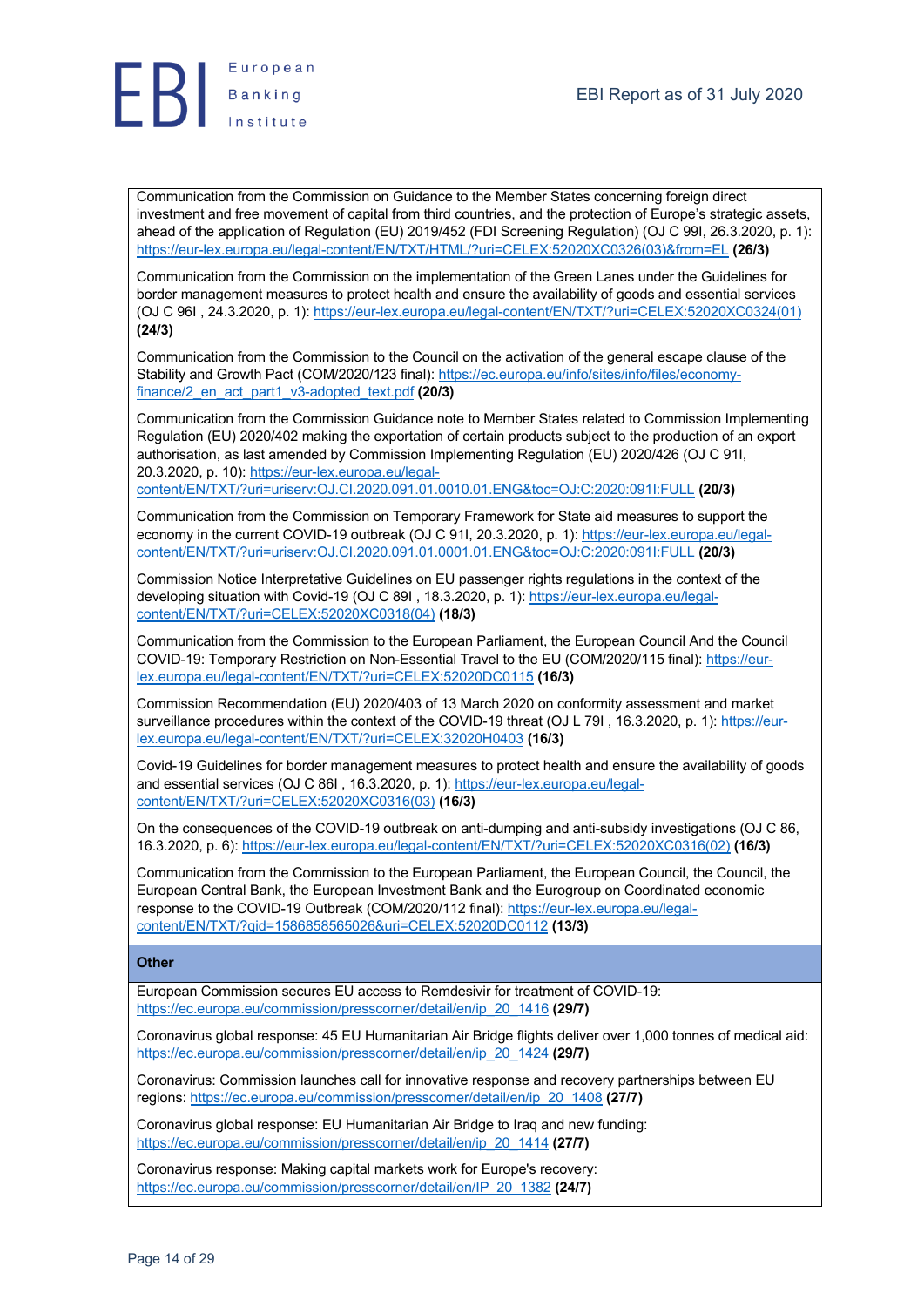



Speech by President von der Leyen at the European Parliament Plenary on the conclusions of the Special European Council meeting of 17-21 July 2020:

https://ec.europa.eu/commission/presscorner/detail/en/SPEECH\_20\_1396 **(23/7)**

Coronavirus global response: EU Humanitarian Air Bridge and €70 million in additional aid for Yemen: https://ec.europa.eu/commission/presscorner/detail/en/IP\_20\_1384 **(23/7)**

Coronavirus: European Commission strengthens health and other key services in Tajikistan with €112 million: https://ec.europa.eu/commission/presscorner/detail/en/IP\_20\_1149 **(22/7)**

21 July 2020 – European leaders reach a deal on the recovery plan and European long-term budget 2021- 2027: https://ec.europa.eu/info/live-work-travel-eu/health/coronavirus-response/highlights\_en **(21/7)**

Coronavirus global response: EU Humanitarian Air Bridge to Haiti and new funding: https://ec.europa.eu/commission/presscorner/detail/en/IP\_20\_1344 **(16/7)**

Commission and EIB provide CureVac with a €75 million financing for vaccine development and expansion of manufacturing: https://ec.europa.eu/commission/presscorner/detail/en/ip\_20\_1238 **(6/7)**

The COVID19-Pandemic in the EU: Macroeconomic Transmission and Economic Policy Response: https://ec.europa.eu/info/publications/covid19-pandemic-eu-macroeconomic-transmission-and-economicpolicy-response\_en?utm\_source=ecfin\_new\_publication&utm\_medium=email&utm\_campaign=publication **(6/7)**

Coronavirus response: Team Europe supports Somalia with three EU Humanitarian Air Bridge flights: https://ec.europa.eu/commission/presscorner/detail/en/ip\_20\_1273 **(5/7)**

Statement by President von der Leyen on reaching a swift and ambitious agreement on the European recovery package: https://ec.europa.eu/commission/presscorner/detail/en/STATEMENT\_20\_1253 **(2/7)**

EU Emergency Trust Fund for Africa: New assistance package to support vulnerable groups and address COVID-19 in North Africa: https://ec.europa.eu/commission/presscorner/detail/en/IP\_20\_1244 **(2/7)**

State aid: Commission prolongs EU State aid rules and adopts targeted adjustments to mitigate impact of coronavirus outbreak: https://ec.europa.eu/commission/presscorner/detail/en/IP\_20\_1247 **(2/7)**

Prolongation of the SGEI de minimis Regulation and a time-bound derogation for undertakings in difficulty to take into account the impact of the COVID-19 pandemic:

https://ec.europa.eu/competition/consultations/2020\_sgei\_prolongation/index\_en.html **(2/7)**

Commission launches Youth Employment Support: a bridge to jobs for the next generation: https://ec.europa.eu/commission/presscorner/detail/en/IP\_20\_1193 **(1/7)**

Coronavirus Global Response: Breakdown of the pledges made today in the 'Global Goal' Summit: https://ec.europa.eu/commission/presscorner/detail/en/QANDA\_20\_1216 **(27/6)**

State aid rules and coronavirus: https://ec.europa.eu/competition/state\_aid/what\_is\_new/covid\_19.html **(18/6)**

Coronavirus: Using European supercomputing, EU-funded research project demonstrates promising results for potential treatment: https://ec.europa.eu/commission/presscorner/detail/en/IP\_20\_890 **(18/6)**

Coronavirus: EU funding for the transport of medical goods, medical teams and patients: https://ec.europa.eu/commission/presscorner/detail/en/ip\_20\_1118 **(18/6)**

Coronavirus: EU supports Central African Republic with €54 million to limit socio-economic risks: https://ec.europa.eu/commission/presscorner/detail/en/ip\_20\_1074 **(18/6)**

Investment Plan: EU funds COVID-19 vaccine research, school construction, impact-driven digital technologies and renewable energy: https://ec.europa.eu/newsroom/ecfin/itemdetail.cfm?item\_id=680300&utm\_source=ecfin\_newsroom&utm\_medium=Website&utm\_campaign=ecfin&ut m\_content=Investment%20Plan%20EU%20funds%20COVID-%20vaccine%20research%20school%20construction%20i&lang=en **(18/6)**

Commission updates Horizon 2020 Work Programme to support coronavirus research and innovation: https://ec.europa.eu/info/news/commission-updates-horizon-2020-work-programme-support-coronavirusresearch-and-innovation-2020-jun-17\_en **(17/6)**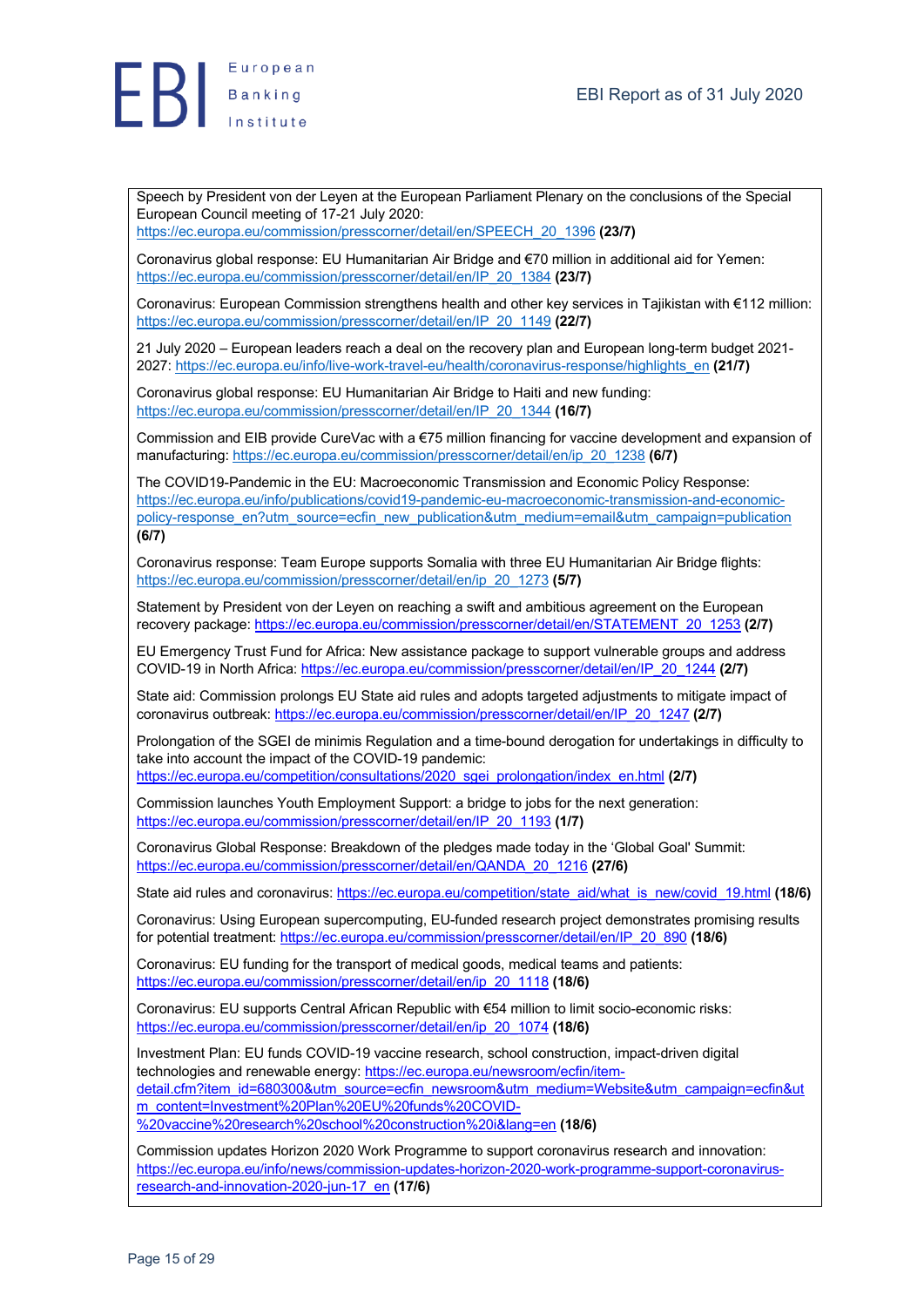

Coronavirus: Commission unveils EU vaccines strategy: https://ec.europa.eu/commission/presscorner/detail/en/ip\_20\_1103 **(17/6)**

Coronavirus: EU supports with €60 million a regional response to the pandemic in the Horn of Africa: https://ec.europa.eu/commission/presscorner/detail/en/ip\_20\_1064 **(17/6)**

Coronavirus: European Commission backs international initiative to facilitate trade in healthcare products: https://ec.europa.eu/commission/presscorner/detail/en/ip\_20\_1042 **(15/6)**

Re-open EU: Commission launches a website to safely resume travelling and tourism in the EU: https://ec.europa.eu/commission/presscorner/detail/en/IP\_20\_1045 **(15/6)**

Coronavirus global response: EU Humanitarian Air Bridge to Afghanistan and further support: https://ec.europa.eu/commission/presscorner/detail/en/ip\_20\_1059 **(15/6)**

Coronavirus: Commission Statement on consulting Member States on proposal to expand State aid Temporary Framework to further support micro, small and start-up companies and incentivise private investments: https://ec.europa.eu/commission/presscorner/detail/en/statement\_20\_1054 **(12/6)**

Investment Plan for Europe: European Investment Bank to provide BioNTech with up to €100 million in debt financing for COVID-19 vaccine development and manufacturing: https://ec.europa.eu/commission/presscorner/detail/en/IP\_20\_1034 **(11/6)**

Coronavirus: EU strengthens action to tackle disinformation: https://ec.europa.eu/commission/presscorner/detail/en/ip\_20\_1006 **(10/6)**

Coronavirus: EU grants €314 million to innovative companies to combat the virus and support recovery: https://ec.europa.eu/commission/presscorner/detail/en/ip\_20\_1007 **(8/6)**

Coronavirus Global Response: European Commission pledges €300 million to Gavi: https://ec.europa.eu/commission/presscorner/detail/en/IP\_20\_989 **(4/6)**

Coronavirus global response: EU allocates additional €50 million in humanitarian aid: https://ec.europa.eu/commission/presscorner/detail/en/IP\_20\_905 **(20/5)**

European Semester Spring Package: Recommendations for a coordinated response to the coronavirus pandemic: https://ec.europa.eu/commission/presscorner/detail/en/ip\_20\_901 **(20/5)**

Coronavirus: Commission boosts urgently needed research and innovation with additional €122 million: https://ec.europa.eu/commission/presscorner/detail/en/ip\_20\_887 **(19/5)**

Pandemic Crisis Support Eligibility assessment:

https://ec.europa.eu/info/sites/info/files/economy-finance/20-05-04\_pre\_eligibility.pdf (the Annexes I-IV to this assessment are available here https://ec.europa.eu/info/business-economy-euro/economic-and-fiscal-policycoordination/eu-financial-assistance/loan-programmes/european-stability-mechanism-esm\_en **(6/5)**

Health Security Committee Audio meeting on the outbreak of COVID-19 Summary Report: https://ec.europa.eu/health/sites/health/files/preparedness\_response/docs/ev\_20200505\_sr\_en.pdf **(5/5)**

Coronavirus Global Response: €7.4 billion raised for universal access to vaccines: https://ec.europa.eu/commission/presscorner/detail/en/ip\_20\_797 **(4/5)**

Coronavirus: Commission proposes €3 billion macro-financial assistance package to support ten neighbouring countries: https://ec.europa.eu/commission/presscorner/detail/en/ip\_20\_716 **(22/4)**

Coronavirus: Commission Statement on consulting Member States on proposal to further expand State aid Temporary Framework to recapitalisation measures: https://ec.europa.eu/commission/presscorner/detail/en/statement\_20\_610 **(9/4)**

Coronavirus: Commission and European Investment Fund (part of EIB Group) unlock €8 billion in finance for 100,000 SMEs: https://ec.europa.eu/newsroom/ecfin/item-

detail.cfm?item\_id=673881&utm\_source=ecfin\_newsroom&utm\_medium=Website&utm\_campaign=ecfin&ut m\_content=Coronavirus%20Commission%20and%20European%20Investment%20Fund%20part%20of%20 EIB%20Group%20un&lang=en **(8/4)**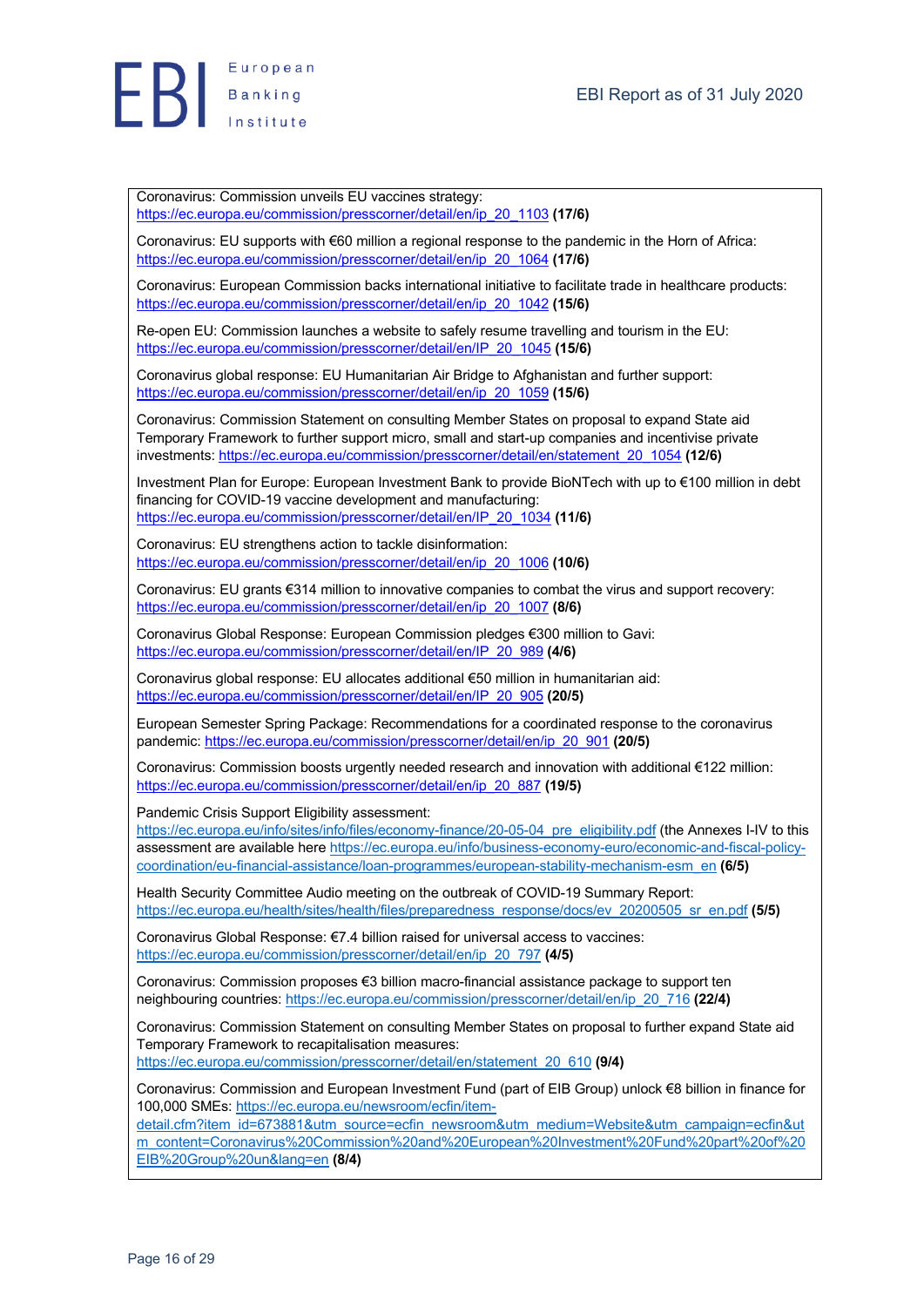

Coronavirus: Commission announces SURE proposal and mobilises all of its resources to protect lives and livelihoods: https://ec.europa.eu/newsroom/ecfin/item-

detail.cfm?item\_id=673875&utm\_source=ecfin\_newsroom&utm\_medium=Website&utm\_campaign=ecfin&ut m\_content=Coronavirus%20Commission%20announces%20SURE%20proposal%20and%20mobilises%20al l%20of%20its%20re&lang=en **(8/4)**

Coronavirus Response Investment Initiative Plus: New actions to mobilise essential investments and resources:https://ec.europa.eu/regional\_policy/en/newsroom/news/2020/04/04-02-2020-coronavirusresponse-investment-initiative-plus-new-actions-to-mobilise-essential-investments-and-resources **(2/4)**

Coronavirus Response Investment Initiative (CRII) adopted: https://ec.europa.eu/regional\_policy/en/newsroom/news/2020/03/30-03-2020-coronavirus-responseinvestment-initiative-adopted **(30/3)**

Coronavirus: Commission Statement on consulting Member States on the proposal to extend State aid Temporary Framework: https://ec.europa.eu/commission/presscorner/detail/en/statement\_20\_551 **(27/3)**

State aid: Commission adopts Temporary Framework to enable Member States to further support the economy in the COVID-19 outbreak: https://ec.europa.eu/commission/presscorner/detail/en/ip\_20\_496 **(19/3)**

#### **5. European Stability Mechanism (ESM)**

Why the Covid-19 credit line still makes sense: https://www.esm.europa.eu/blog/why-covid-19-credit-line-stillmakes-sense **(29/7)**

How Europe's pandemic response reduced market uncertainty: https://www.esm.europa.eu/blog/howeurope%E2%80%99s-pandemic-response-reduced-market-uncertainty **(24/7)**

EIB and ESM lead discussion on how to connect capital markets with a post-coronavirus sustainable recovery: https://www.esm.europa.eu/press-releases/eib-and-esm-lead-discussion-how-connect-capitalmarkets-post-coronavirus-sustainable **(1/7)**

ESM readies to issue social bonds: https://www.esm.europa.eu/press-releases/esm-readies-issue-socialbonds **(25/6)**

Out of the Box: A new ESM for a new crisis: https://www.esm.europa.eu/blog/out-box-new-esm-new-crisis **(3/6)**

Statement by Klaus Regling on Franco-German proposal of 18 May 2020: https://www.esm.europa.eu/pressreleases/statement-klaus-regling-franco-german-proposal-18-may-2020 **(19/5)**

ESM Board of Governors backs Pandemic Crisis Support: https://www.esm.europa.eu/press-releases/esmboard-governors-backs-pandemic-crisis-support **(15/5)**

Response Plan detailing the direct and indirect costs for healthcare, cure and prevention related to Covid-19 Crisis, to be financed by the Pandemic Crisis Support:

https://www.esm.europa.eu/sites/default/files/pandemic\_response\_plan.pdf **(15/5)**

Term sheet: ESM Pandemic Crisis Support: https://www.esm.europa.eu/sites/default/files/20200508-pcsterm-sheet-final.pdf **(8/5)**

Proposal from the Managing Director for financial assistance in the form of a Pandemic Crisis Support: https://www.esm.europa.eu/sites/default/files/20200515 - esm\_bog\_-\_md\_proposal\_for\_financial\_assistance\_-\_draft.pdf **(8/5)**

Funding health and stability: https://www.esm.europa.eu/blog/funding-health-and-stability **(28/4)**

Klaus Regling on the European response to the corona crisis: https://www.esm.europa.eu/pressreleases/klaus-regling-european-response-corona-crisis **(9/4)**

The time for solidarity in Europe is now – a concerted European financial response to the corona crisis: https://www.esm.europa.eu/blog/time-solidarity-europe-concerted-european-financial-response-corona-crisis **(2/4)**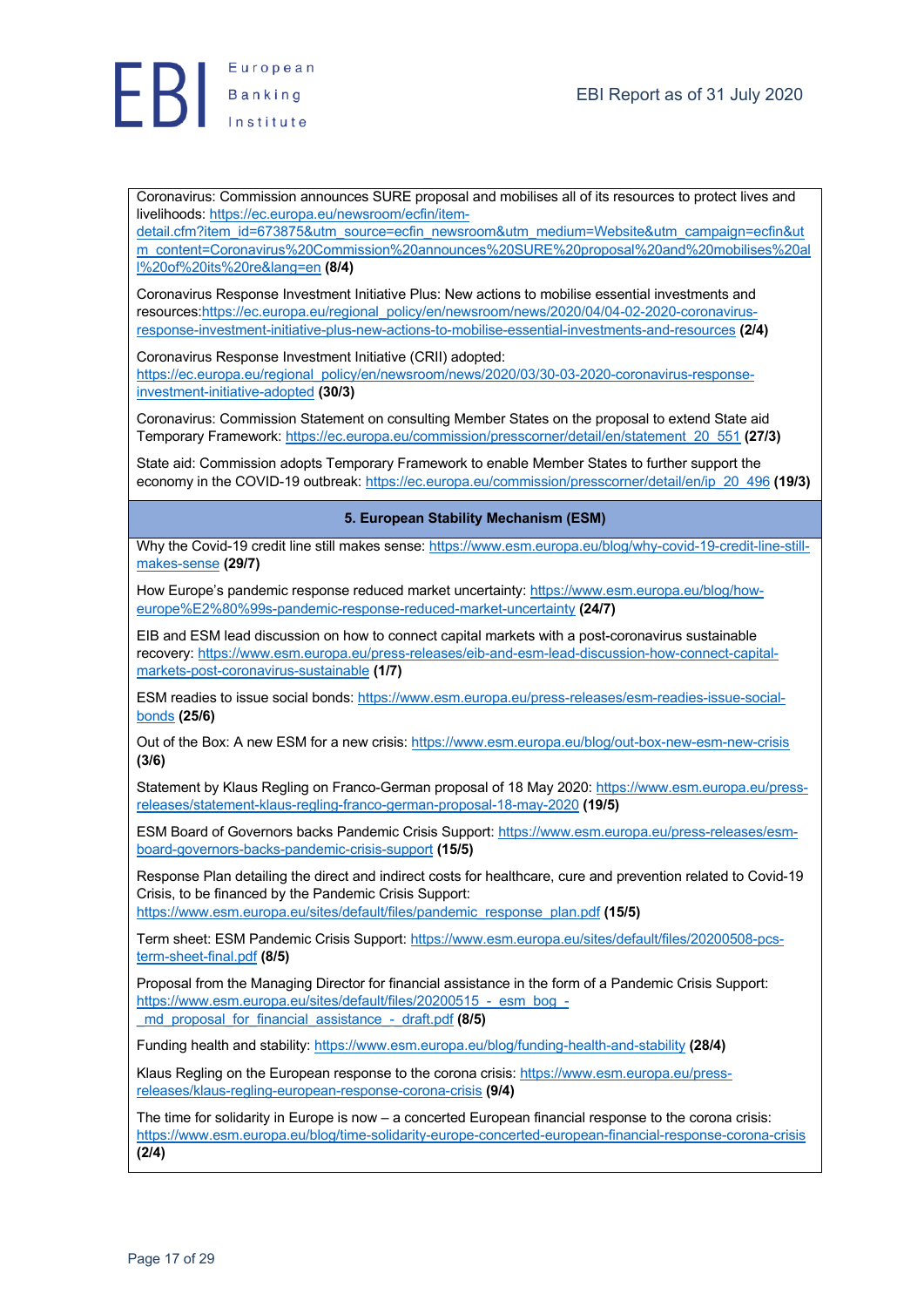#### **6. Measures taken by Member States**

Coronavirus Outbreak – List of Member State Measures approved under Article 107(2)b TFEU, Article 107(3)b TFEU and under the Temporary State Aid Framework:

https://ec.europa.eu/competition/state\_aid/what\_is\_new/State\_aid\_decisions\_TF\_and\_107\_2b\_107\_3b\_107\_ 3c.pdf **(29/7)**

Overview of national measures by Member State: https://ec.europa.eu/newsroom/ecfin/itemdetail.cfm?item\_id=673882&utm\_source=ecfin\_newsroom&utm\_medium=Website&utm\_campaign=ecfin&ut m\_content=Overview%20of%20national%20measures%20by%20Member%20State&lang=en

#### **7. Organisation for Economic Co-operation and Development (OECD)**

Tax administration responses to COVID-19: Assisting wider government:

http://www.oecd.org/coronavirus/policy-responses/tax-administration-responses-to-covid-19-assisting-widergovernment-0dc51664 **(30/7)**

Housing Amid Covid-19: Policy Responses and Challenges: http://www.oecd.org/coronavirus/policyresponses/housing-amid-covid-19-policy-responses-and-challenges-cfdc08a8 **(22/7)**

Productivity gains from teleworking in the post COVID-19 era : How can public policies make it happen ?: http://www.oecd.org/coronavirus/policy-responses/productivity-gains-from-teleworking-in-the-post-covid-19 era-a5d52e99/ **(15/7)**

Investment screening in times of COVID –and beyond: https://read.oecd-ilibrary.org/view/?ref=135\_135247 aj6t8nmwlr&title=Investment-screening-in-times-of-COVID-and-beyond **(7/7)**

COVID-19 and global capital flows: http://www.oecd.org/coronavirus/policy-responses/covid-19-and-globalcapital-flows-2dc69002 **(3/7)**

COVID –19 and the low-carbon transition: Impacts and possible policy responses: http://www.oecd.org/coronavirus/policy-responses/covid-19-and-the-low-carbon-transition-impacts-andpossible-policy-responses-749738fc **(26/6)**

Strengthening health systems during a pandemic: The role of development finance: http://www.oecd.org/coronavirus/policy-responses/strengthening-health-systems-during-a-pandemic-the-roleof-development-finance-f762bf1c **(25/6)**

The COVID-19 crisis and state ownership in the economy: Issues and policy considerations: http://www.oecd.org/coronavirus/policy-responses/the-covid-19-crisis-and-state-ownership-in-the-economyissues-and-policy-considerations-ce417c46 **(25/6)**

Retirement savings in the time of COVID-19: http://www.oecd.org/coronavirus/policy-responses/retirementsavings-in-the-time-of-covid-19-b9740518 **(22/6)**

The territorial impact of COVID-19: Managing the crisis across levels of government: http://www.oecd.org/coronavirus/policy-responses/the-territorial-impact-of-covid-19-managing-the-crisisacross-levels-of-government-d3e314e1 **(16/6)**

COVID-19 and international trade: Issues and actions: http://www.oecd.org/coronavirus/policyresponses/covid-19-and-international-trade-issues-and-actions-494da2fa **(12/6)**

Stocktaking report on immediate public procurement and infrastructure responses to COVID-19: http://www.oecd.org/coronavirus/policy-responses/stocktaking-report-on-immediate-public-procurement-andinfrastructure-responses-to-covid-19-248d0646 **(12/6)**

Evaluating the initial impact of COVID-19 containment measures on economic activity: http://www.oecd.org/coronavirus/policy-responses/evaluating-the-initial-impact-of-covid-19-containmentmeasures-on-economic-activity-b1f6b68b **(10/6)**

COVID-19 crisis response in MENA countries: http://www.oecd.org/coronavirus/policy-responses/covid-19 crisis-response-in-mena-countries-4b366396 **(9/6)**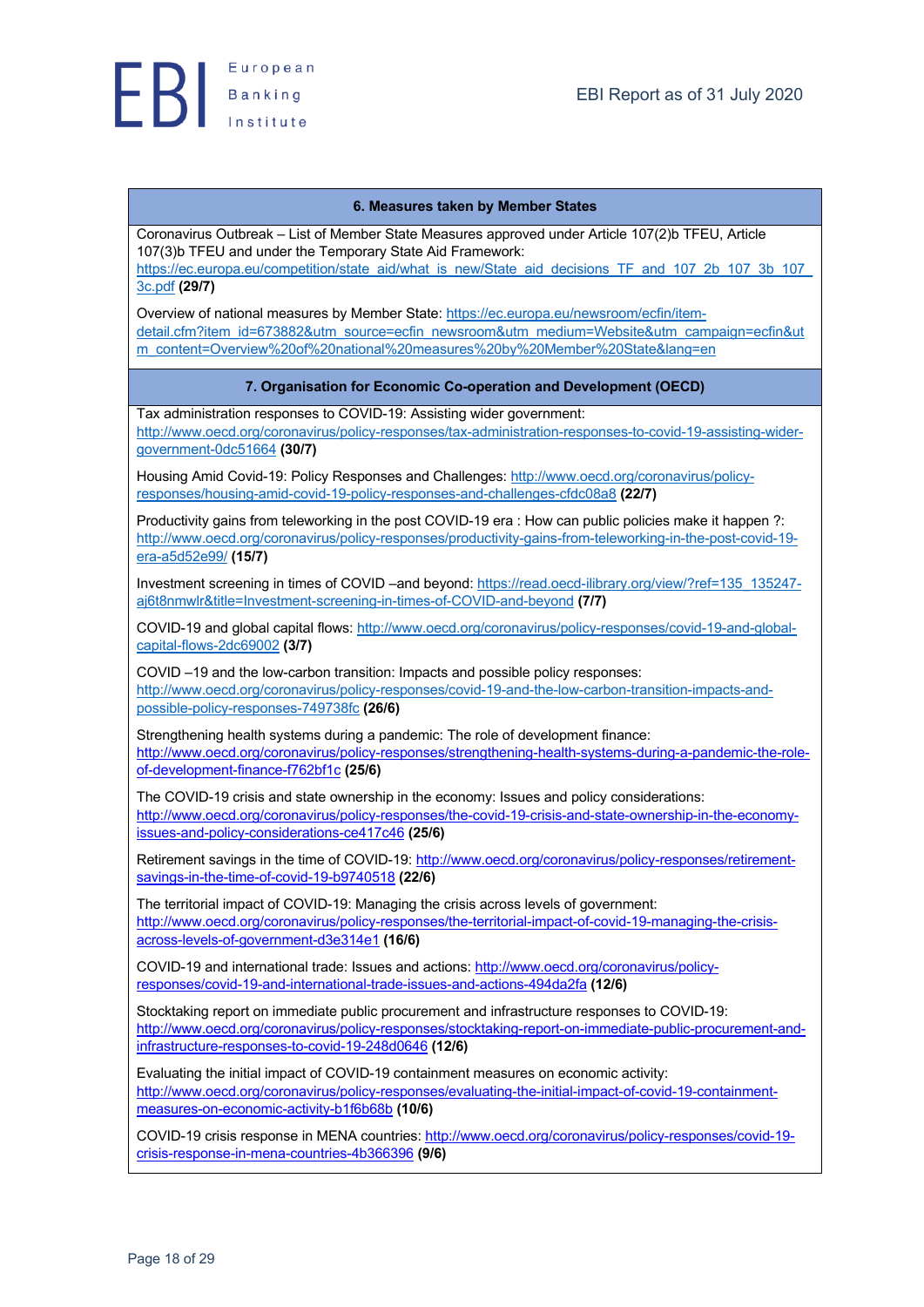

Building Back Better: A Sustainable, Resilient Recovery after COVID-19: http://www.oecd.org/coronavirus/policy-responses/building-back-better-a-sustainable-resilient-recovery-aftercovid-19-52b869f5 **(5/6)** COVID-19 crisis response in Central Asia: http://www.oecd.org/coronavirus/policy-responses/covid-19-crisisresponse-in-central-asia-5305f172 **(4/6)** National corporate governance related initiatives during the COVID-19 crisis: http://www.oecd.org/corporate/national-corporate-governance-related-initiatives-during-the-covid-19 crisis.htm **(28/5)** Responding to the COVID-19 and pandemic protection gap in insurance: http://www.oecd.org/coronavirus/policy-responses/responding-to-the-covid-19-and-pandemic-protection-gapin-insurance-35e74736 **(28/5)** Supporting businesses in financial distress to avoid insolvency during the COVID-19 crisis: http://www.oecd.org/coronavirus/policy-responses/supporting-businesses-in-financial-distress-to-avoidinsolvency-during-thecovid-19-crisis-b4154a8b **(27/5)** Tax administration responses to COVID-19: Recovery period planning: http://www.oecd.org/coronavirus/policy-responses/tax-administration-responses-to-covid-19-recovery-periodplanning-0ab5481d **(26/5)** Tax administration: Privacy, disclosure and fraud risks related to COVID-19: http://www.oecd.org/coronavirus/policy-responses/tax-administration-privacy-disclosure-and-fraud-risksrelated-to-covid-19-950d8ed2 **(26/5)** Trade Finance in Times of Crisis - Responses from Export Credit Agencies: http://www.oecd.org/coronavirus/policy-responses/trade-finance-in-times-of-crisis-responses-from-exportcredit-agencies-946a21db **(25/5)** Independent fiscal institutions: promoting fiscal transparency and accountability during the Coronavirus (COVID-19) pandemic:http://www.oecd.org/coronavirus/policy-responses/independent-fiscal-institutionspromoting-fiscal-transparency-and-accountability-during-the-coronavirus-covid-19-pandemic-d853f8be **(22/5)** Coronavirus (COVID-19): SME policy responses: http://www.oecd.org/coronavirus/policyresponses/coronavirus-covid-19-sme-policy-responses-04440101 **(19/5)** Investment promotion agencies in the time of Covid-19: http://www.oecd.org/coronavirus/policyresponses/investment-promotion-agencies-in-the-time-of-covid-19-50f79678 **(6/5)** Corporate sector vulnerabilities during the Covid-19 outbreak: Assessment and policy responses: http://www.oecd.org/coronavirus/policy-responses/corporate-sector-vulnerabilities-during-the-covid-19 outbreak-a6e670ea **(5/5)** Trade interdependencies in Covid-19 goods: http://www.oecd.org/coronavirus/policy-responses/tradeinterdependencies-in-covid-19-goods-79aaa1d6 **(5/5)** Foreign direct investment flows in the time of COVID-19: http://www.oecd.org/coronavirus/policyresponses/foreign-direct-investment-flows-in-the-time-of-covid-19-a2fa20c4 **(4/5)** Equity injections and unforeseen state ownership of enterprises during the COVID-19 crisis: https://read.oecd-ilibrary.org/view/?ref=131\_131932-wj071ujbxy&title=Equity-injections-and-unforeseen-stateownership-of-enterprises-during-the-COVID-19-crisis **(29/4)** A systemic resilience approach to dealing with Covid-19 and future shocks: http://www.oecd.org/coronavirus/policy-responses/a-systemic-resilience-approach-to-dealing-with-covid-19 and-future-shocks-36a5bdfb **(28/4)** OECD competition policy responses to COVID-19: http://www.oecd.org/coronavirus/policy-responses/oecdcompetition-policy-responses-to-covid-19-5c47af5a **(27/4)** Using artificial intelligence to help combat COVID-19: http://www.oecd.org/coronavirus/policyresponses/using-artificial-intelligence-to-help-combat-covid-19-ae4c5c21 **(23/4)**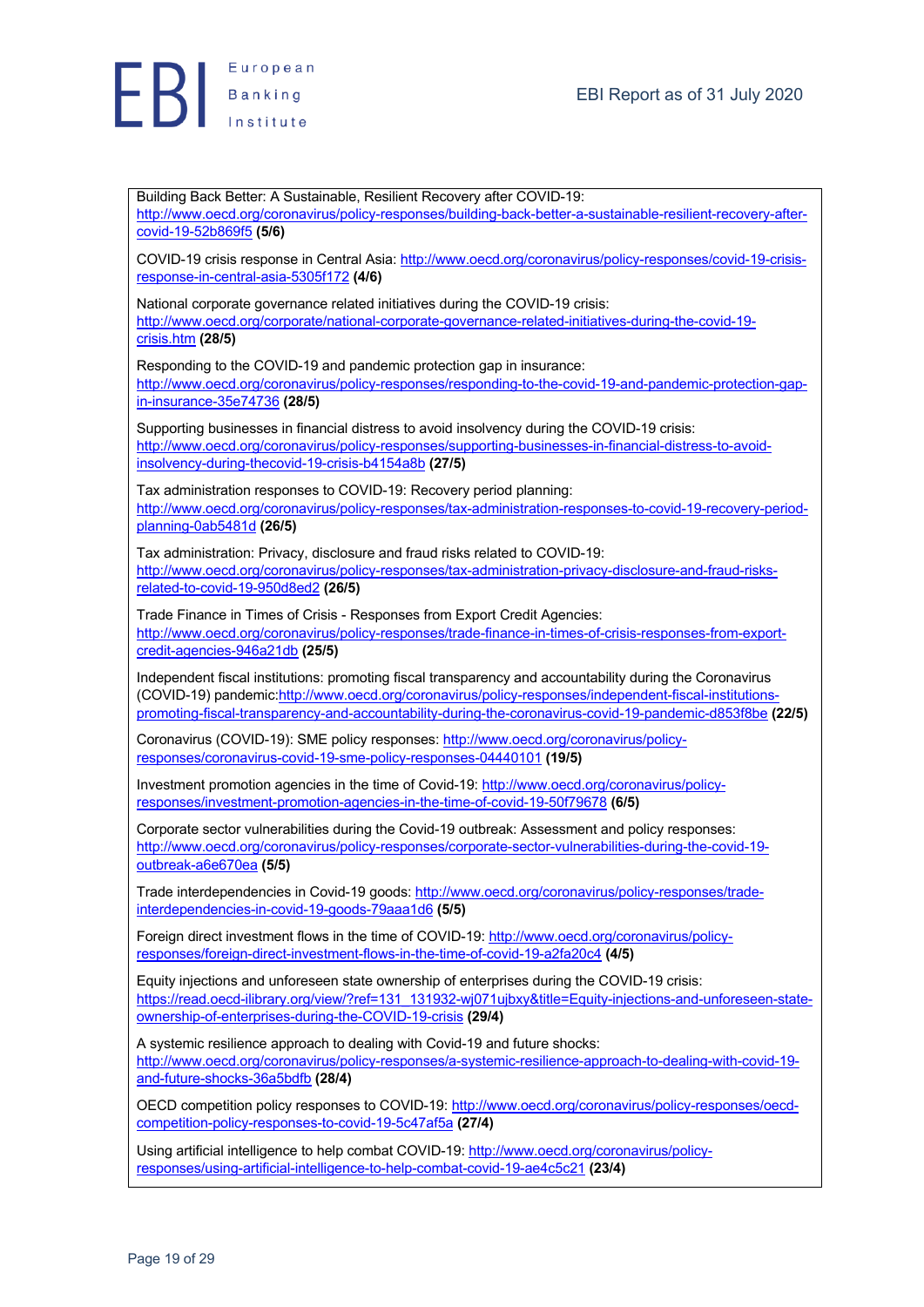

COVID-19 Pandemic: priorities for financial markets: https://read.oecdilibrary.org/video/?ref=pmjltNEaHp&title=Financial-markets-covid-19-Priority-responses\_2 **(22/4)**

Trade facilitation and the COVID-19 pandemic: http://www.oecd.org/coronavirus/policy-responses/tradefacilitation-and-the-covid-19-pandemic-094306d2 **(22/4)**

Tax administration responses to COVID-19: Measures taken to support taxpayers: http://www.oecd.org/coronavirus/policy-responses/tax-administration-responses-to-covid-19-measures-takento-support-taxpayers-adc84188 **(21/4)**

COVID-19 and fiscal relations across levels of government: http://www.oecd.org/coronavirus/policyresponses/covid-19-and-fiscal-relations-across-levels-of-government-ab438b9f **(21/4)**

OECD investment policy responses to COVID-19: http://www.oecd.org/coronavirus/policy-responses/oecdinvestment-policy-responses-to-covid-19-4be0254d **(17/4)**

Supporting the financial resilience of citizens throughout the COVID-19 crisis:https://read.oecdilibrary.org/view/?ref=129\_129607-awwyipbwh4&title=Supporting-the-financial-resilience-of-citizensthroughout-the-COVID-19-crisis **(16/4)**

COVID-19 and responsible business conduct: http://www.oecd.org/coronavirus/policy-responses/covid-19 and-responsible-business-conduct-02150b06 **(16/4)**

Tax and fiscal policy in response to the Coronavirus crisis: Strengthening confidence and resilience: http://www.oecd.org/coronavirus/policy-responses/tax-and-fiscal-policy-in-response-to-the-coronavirus-crisisstrengthening-confidence-and-resilience-60f640a8 **(15/4)**

Government support and the COVID-19 pandemic: http://www.oecd.org/coronavirus/policyresponses/government-support-and-the-covid-19-pandemic-cb8ca170 **(14/4)**

Tax administration responses to COVID-19: Business continuity considerations: http://www.oecd.org/coronavirus/policy-responses/tax-administration-responses-to-covid-19-businesscontinuity-considerations-953338dc **(7/4)**

OECD Secretariat analysis of tax treaties and the impact of the COVID-19 crisis: http://www.oecd.org/coronavirus/policy-responses/oecd-secretariat-analysis-of-tax-treaties-and-the-impact-ofthe-covid-19-crisis-947dcb01 **(3/4)**

Global financial markets policy responses to COVID-19: http://www.oecd.org/coronavirus/policyresponses/global-financial-markets-policy-responses-to-covid-19-2d98c7e0 **(31/3)**

Public debt management responses to COVID-19: https://read.oecdilibrary.org/view/?ref=126\_126652xww0besra3&title=Public\_debt\_management\_responses\_to\_COVID-19 (**21/3)**

Supporting people and companies to deal with the COVID-19 virus: Options for an immediate employment and social-policy response: http://www.oecd.org/coronavirus/policy-responses/supporting-people-andcompanies-to-deal-with-the-covid-19-virus-options-for-an-immediate-employment-and-social-policy-responsed33dffe6 **(20/3)**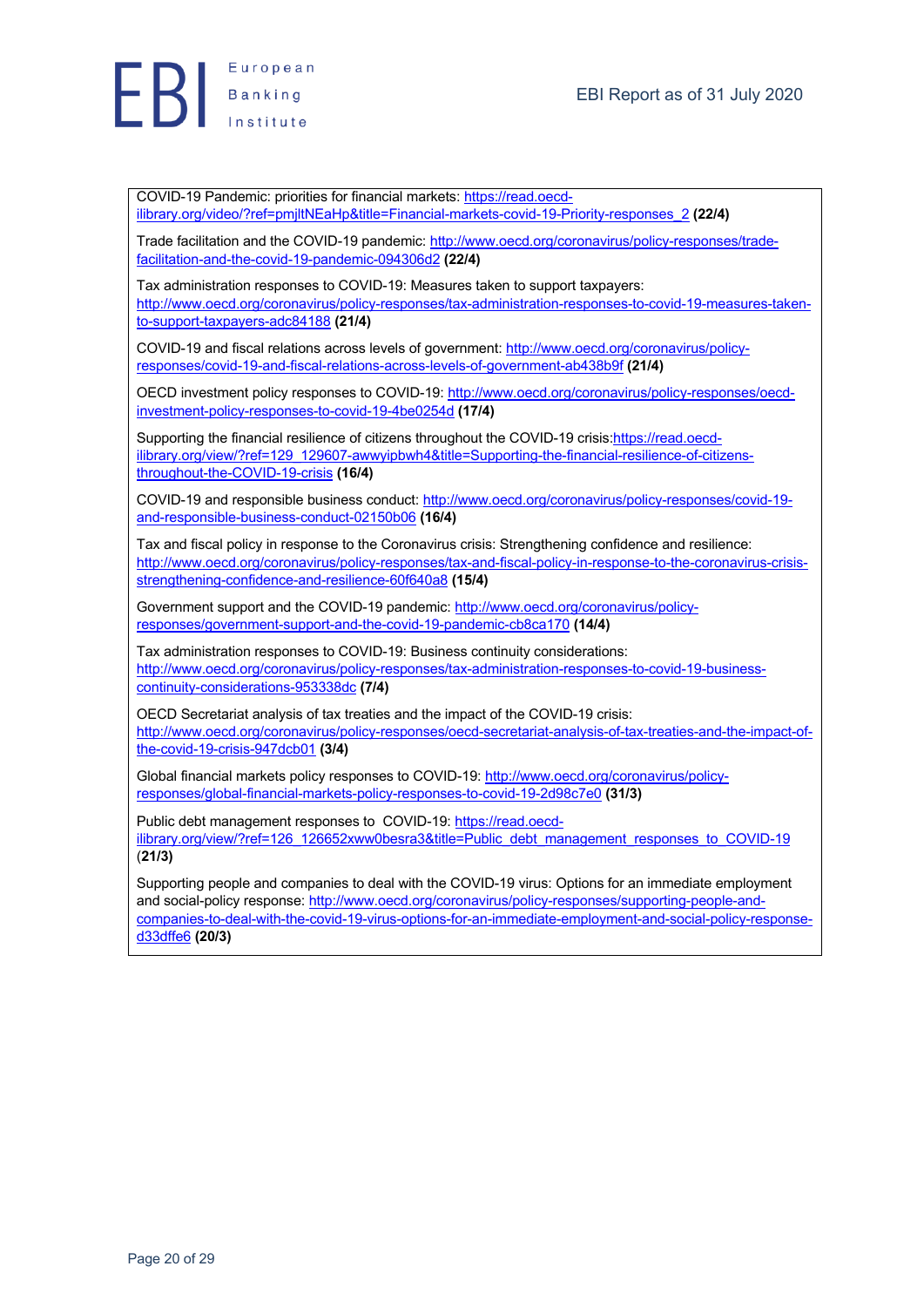| II. Financial Stability - Banking Regulation                                                                                                                                                                                                                           |
|------------------------------------------------------------------------------------------------------------------------------------------------------------------------------------------------------------------------------------------------------------------------|
| A. International Level                                                                                                                                                                                                                                                 |
| 1. Financial Stability Board (FSB)                                                                                                                                                                                                                                     |
| FSB sets out action to maintain financial stability during COVID: https://www.fsb.org/2020/07/fsb-sets-out-<br>action-to-maintain-financial-stability-during-covid (15/7)                                                                                              |
| FSB: COVID-19 pandemic: Financial stability implications and policy measures taken - Report to the G20:<br>https://www.fsb.org/2020/07/covid-19-pandemic-financial-stability-implications-and-policy-measures-taken-<br>report-to-the-g20 (15/7)                       |
| FSB statement on the impact of COVID-19 on global benchmark reform: https://www.fsb.org/2020/07/fsb-<br>statement-on-the-impact-of-covid-19-on-global-benchmark-reform (1/7)                                                                                           |
| FSB Americas group discusses financial vulnerabilities and the impact of COVID-19:<br>https://www.fsb.org/2020/06/fsb-americas-group-discusses-financial-vulnerabilities-and-the-impact-of-covid-<br>19(5/6)                                                           |
| FSB Europe group discusses financial vulnerabilities and responses to the COVID-19 pandemic:<br>https://www.fsb.org/2020/05/fsb-europe-group-discusses-financial-vulnerabilities-and-responses-to-the-covid-<br>19-pandemic (28/5)                                     |
| Financial policymakers discuss responses to COVID-19 with the private sector:<br>https://www.fsb.org/2020/05/financial-policymakers-discuss-responses-to-covid-19-with-the-private-sector<br>(26/5)                                                                    |
| FSB Sub-Saharan Africa group discusses regional financial stability and the impact of COVID-19:<br>https://www.fsb.org/2020/04/fsb-sub-saharan-africa-group-discusses-regional-financial-stability-and-the-<br>impact-of-covid-19/ <sub>(28/4)</sub>                   |
| Call with trade associations on COVID-19: https://www.fsb.org/wp-content/uploads/Domanski-COVID-19-<br>trade-association-call.pdf (15/4)                                                                                                                               |
| FSB publishes report on international cooperation to address the financial stability implications of COVID-19:<br>https://www.fsb.org/2020/04/fsb-publishes-report-on-international-cooperation-to-address-the-financial-<br>stability-implications-of-covid-19 (15/4) |
| FSB Chair updates Finance Ministers and Central Bank Governors on COVID-19 response:<br>https://www.fsb.org/2020/04/fsb-chair-updates-finance-ministers-and-central-bank-governors-on-covid-19-<br>response (14/4)                                                     |
| FSB members take action to ensure continuity of critical financial services functions:<br>https://www.fsb.org/2020/04/fsb-members-take-action-to-ensure-continuity-of-critical-financial-services-<br>functions (2/4)                                                  |
| FSB coordinates financial sector work to buttress the economy in response to COVID-19:<br>https://www.fsb.org/2020/03/fsb-coordinates-financial-sector-work-to-buttress-the-economy-in-response-to-<br>$covid-19$ (20/3)                                               |
| 2. Basel Committee on Banking Supervision (BCBS)                                                                                                                                                                                                                       |
| Basel Committee and IOSCO announce deferral of final implementation phases of the margin requirements<br>for non-centrally cleared derivatives: https://www.bis.org/press/p200403a.htm (3/4)                                                                           |
| Measures to reflect the impact of COVID-19: https://www.bis.org/bcbs/publ/d498.htm (3/4)                                                                                                                                                                               |
| Governors and Heads of Supervision announce deferral of Basel III implementation to increase operational<br>capacity of banks and supervisors to respond to COVID-19: https://www.bis.org/press/p200327.htm (27/3)                                                     |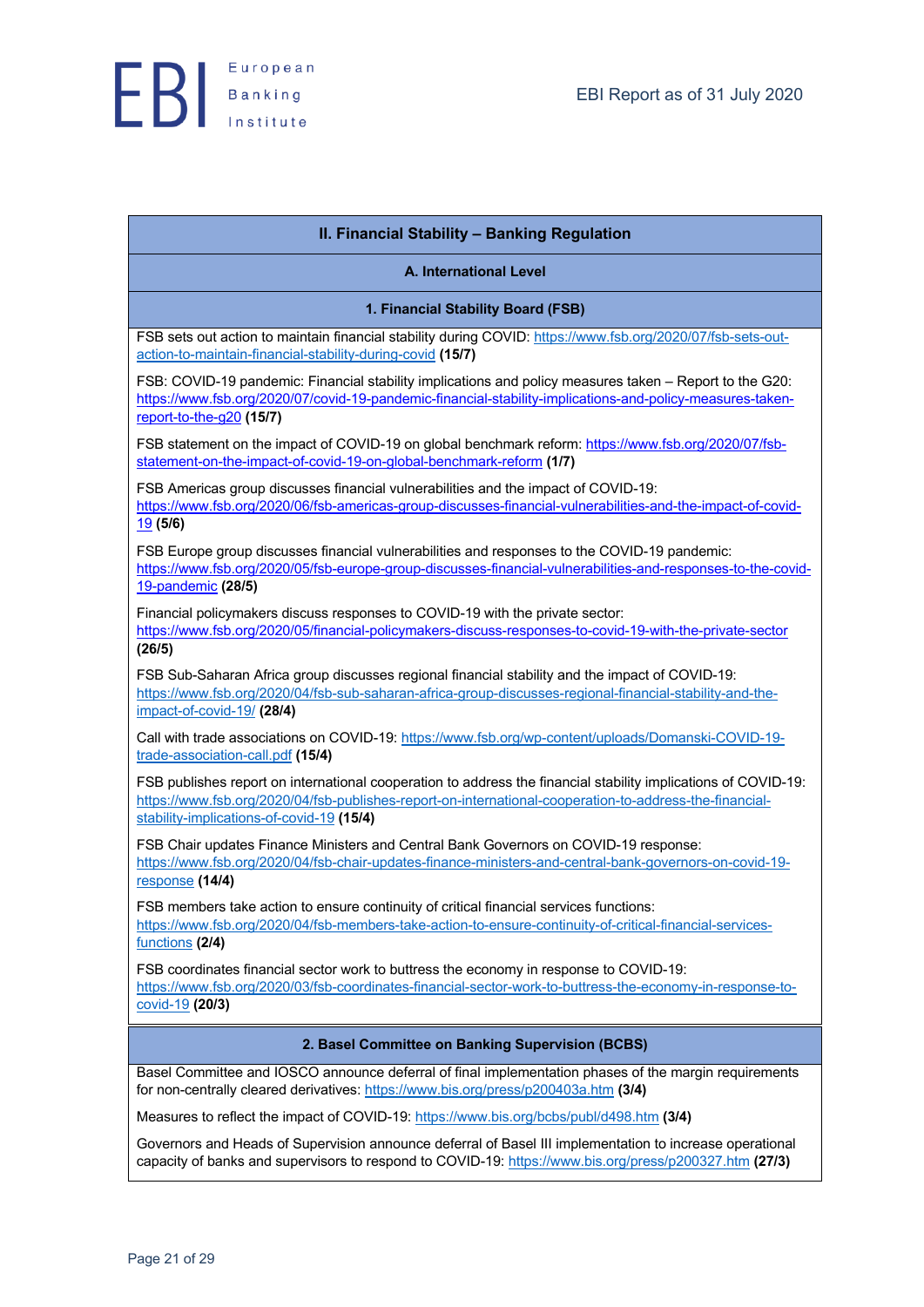Basel Committee coordinates policy and supervisory response to Covid-19: https://www.bis.org/press/p200320.htm **(20/3)**

#### **3. International Association of Deposit Insurers (IADI)**

Recent IADI COVID-19 Survey Results and Briefing Note on 'Ensuring Business Continuity and Effective Crisis Management Activities for Deposit Insurers': https://www.iadi.org/en/news/recent-iadi-covid-19-surveyresults-and-briefing-note-on-ensuring-business-continuity-and-effective-crisis-management-activities-fordeposit-insurers/ **(27/4)**

## **B. EU – Euro Area Level**

#### **1. ECB – Single Supervisory Mechanism (SSM)**

Recommendation on dividend distributions during the COVID-19 pandemic and repealing Recommendation ECB/2020/19 (ECB/2020/35):

https://www.bankingsupervision.europa.eu/ecb/pub/pdf/ssm\_2020\_35\_f\_sign~ab7166596a.en.pdf?054f455d 18cc6874aa2ccc78673c774c **(28/7)**

Andrea Enria: The coronavirus crisis and ECB Banking Supervision: taking stock and looking ahead: https://www.bankingsupervision.europa.eu/press/blog/2020/html/ssm.blog200728~0bcbafb8bc.en.html **(28/7)**

COVID-19 Vulnerability Analysis:

https://www.bankingsupervision.europa.eu/press/pr/date/2020/html/ssm.pr200728\_annex~d36d893ca2.en.pd f?731039993a2a10392e3b7679d1669fb5 **(28/7)**

Supervising the new normal:

https://www.bankingsupervision.europa.eu/press/blog/2020/html/ssm.blog200707~47e600a923.en.html **(7/7)**

ECB launches public consultation on its supervisory approach to consolidation: https://www.bankingsupervision.europa.eu/press/pr/date/2020/html/ssm.pr200701~3a15b9f8b1.en.html **(1/7)**

Clarifying the ECB's supervisory approach to consolidation: https://www.bankingsupervision.europa.eu/press/blog/2020/html/ssm.blog200701~09226934fb.en.html **(1/7)**

The COVID-19 crisis and its implications for fiscal policies: https://www.ecb.europa.eu/pub/economicbulletin/focus/2020/html/ecb.ebbox202004\_07~145cc90654.en.html **(18/6)**

Impact of the COVID-19 lockdown on trade in travel services: https://www.ecb.europa.eu/pub/economicbulletin/focus/2020/html/ecb.ebbox202004\_01~d1a38decec.en.html **(17/6)**

The COVID-19 pandemic and access to finance for small and medium-sized enterprises: evidence from survey data: https://www.ecb.europa.eu/pub/economicbulletin/focus/2020/html/ecb.ebbox202004\_03~45b9442bb3.en.html **(17/6)**

Coronavirus (COVID-19): market fear as implied by options prices: https://www.ecb.europa.eu/pub/economicbulletin/focus/2020/html/ecb.ebbox202004\_02~26672a3808.en.html **(17/6)**

COVID-19 and non-performing loans: lessons from past crises: https://www.ecb.europa.eu/pub/economicresearch/resbull/2020/html/ecb.rb200527~3fe177d27d.en.pdf **(27/5)**

Pandemic increases risks to financial stability: https://www.ecb.europa.eu/press/pr/date/2020/html/ecb.pr200526~cbbd04bd5d.en.html **(26/5)**

Opinion on amendments to the Union prudential framework in response to the COVID-19 pandemic (CON/2020/16): https://www.bankingsupervision.europa.eu/ecb/legal/pdf/en\_con\_2020\_16.sign.pdf **(20/5)**

A pragmatic SREP delivers appropriate supervision for the crisis: https://www.bankingsupervision.europa.eu/press/blog/2020/html/ssm.blog200512~0958bc57fc.en.html **(12/5)**

The first lesson from the pandemic: state-of-the-art technology is vital: https://www.bankingsupervision.europa.eu/press/blog/2020/html/ssm.blog200508~f6f8de4b66.en.html **(8/5)**

ECB Banking Supervision provides temporary relief for capital requirements for market risk: https://www.bankingsupervision.europa.eu/press/pr/date/2020/html/ssm.pr200416~ecf270bca.en.html **(16/4)**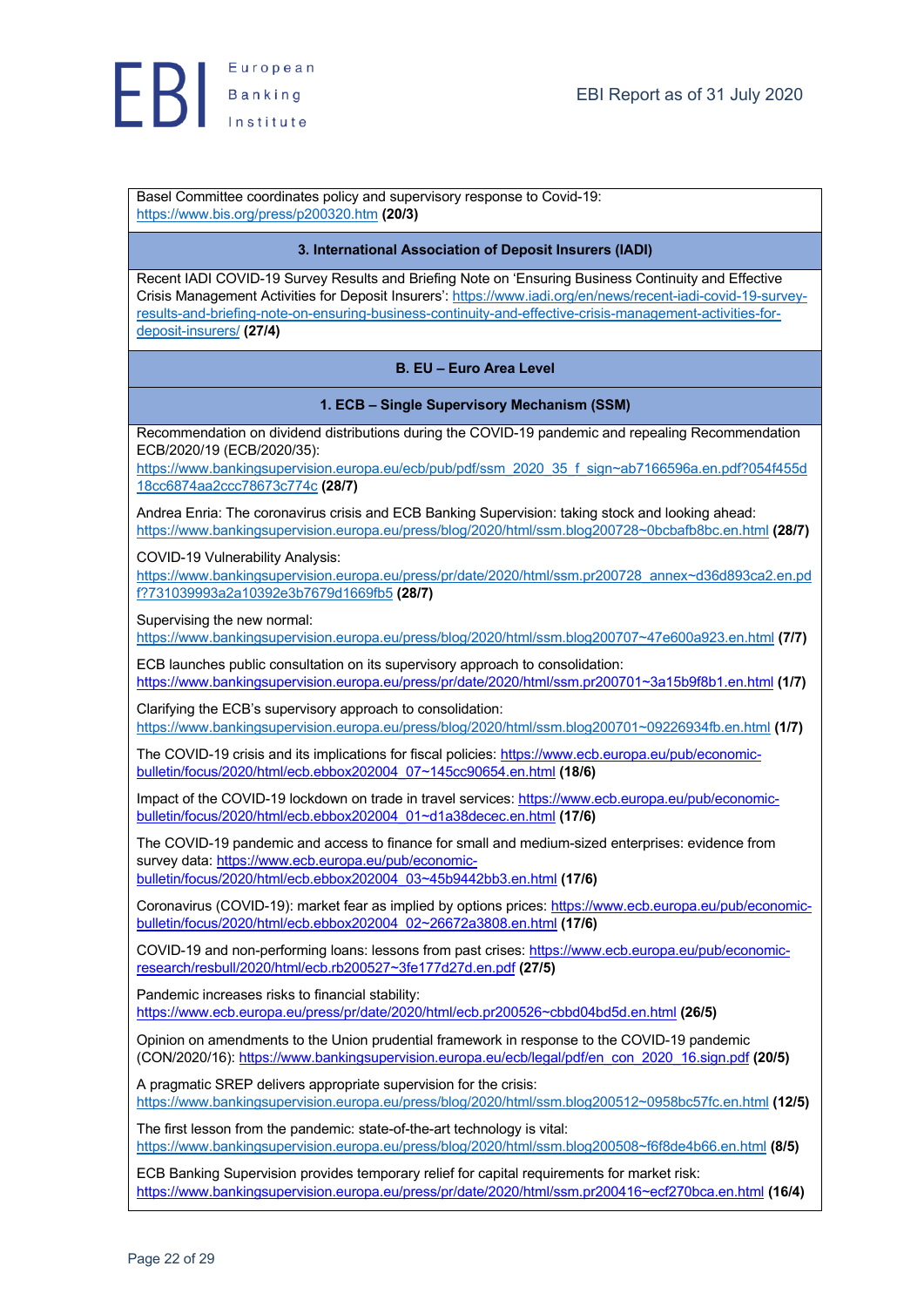ECB supports macroprudential policy actions taken in response to coronavirus outbreak: https://www.ecb.europa.eu/press/pr/date/2020/html/ecb.pr200415~96f622e255.en.html **(15/4)**

Recommendation of the ECB of 27 March 2020 on dividend distributions during the COVID-19 pandemic and repealing Recommendation ECB/2020/1 (ECB/2020/19, OJ C 102I, 30.3.2020, p. 1): https://eurlex.europa.eu/legal-

content/EN/TXT/?uri=uriserv:OJ.CI.2020.102.01.0001.01.ENG&toc=OJ:C:2020:102I:FULL **(30/3)**

Flexibility in supervision: how ECB Banking Supervision is contributing to fighting the economic fallout from the coronavirus:

https://www.bankingsupervision.europa.eu/press/blog/2020/html/ssm.blog200327~abd2a8244b.en.html **(27/3)**

ECB Banking Supervision provides further flexibility to banks in reaction to coronavirus: https://www.bankingsupervision.europa.eu/press/pr/date/2020/html/ssm.pr200320~4cdbbcf466.en.html **(20/3)**

ECB Banking Supervision provides temporary capital and operational relief in reaction to coronavirus: https://www.bankingsupervision.europa.eu/press/pr/date/2020/html/ssm.pr200312~43351ac3ac .en.html **(12/3)**

**2. European Banking Authority (EBA)**

EBA publishes Guidelines on a pragmatic and flexible approach to the 2020 supervisory review and evaluation process in light of the COVID-19 pandemic: https://eba.europa.eu/eba-publishes-guidelinespragmatic-and-flexible-approach-2020-supervisory-review-and-evaluation **(23/7)**

EBA publishes overview of public guarantee schemes issued in response to the COVID-19 pandemic: https://eba.europa.eu/eba-publishes-overview-public-guarantee-schemes-issued-response-covid-19 pandemic **(21/7)**

EBA calls on resolution authorities to consider the impact of COVID-19 on resolution strategies and resolvability assessments: https://eba.europa.eu/eba-calls-resolution-authorities-consider-impact-covid-19 resolution-strategies-and-resolvability **(9/7)**

EBA provides clarity on the implementation of the prudential framework in the context of COVID-19: https://eba.europa.eu/eba-provides-clarity-implementation-prudential-framework-context-covid-19 **(7/7)**

EBA extends deadline for the application of its Guidelines on payment moratoria to 30 September: https://eba.europa.eu/eba-extends-deadline-application-its-guidelines-payment-moratoria-30-september **(18/6)**

EBA releases bank-by-bank data at the start of the COVID-19 crisis: https://eba.europa.eu/eba-releasesbank-bank-data-start-covid-19-crisis **(8/6)**

EBA issues Guidelines to address gaps in reporting data and public information in the context of COVID-19: https://eba.europa.eu/eba-issues-guidelines-address-gaps-reporting-data-and-public-information-contextcovid-19 **(2/6)**

Thematic note - Preliminary analysis of impact of COVID-19 on EU banks: https://eba.europa.eu/sites/default/documents/files/document\_library/Risk%20Analysis%20and%20Data/Risk %20Assessment%20Reports/2020/Thematic%20notes/883986/Thematic%20note%20- %20Preliminary%20analysis%20of%20impact%20of%20COVID-19%20on%20EU%20banks%20%E2%80%93%20May%202020.pdf **(25/5)**

Joint RTS on amendments to the bilateral margin requirements under EMIR in response to the COVID-19 outbreak: https://eba.europa.eu/joint-rts-amendments-bilateral-margin-requirements-under-emir-responsecovid-19-outbreak **(4/5)**

EBA provides further guidance on the use of flexibility in relation to COVID-19 and calls for heightened attention to risks: https://eba.europa.eu/eba-provides-further-guidance-use-flexibility-relation-covid-19-andcalls-heightened-attention-risks **(22/4)**

EU banks sail through the Corona crisis with sound capital ratios: https://eba.europa.eu/eu-banks-sailthrough-corona-crisis-sound-capital-ratios **(14/4)**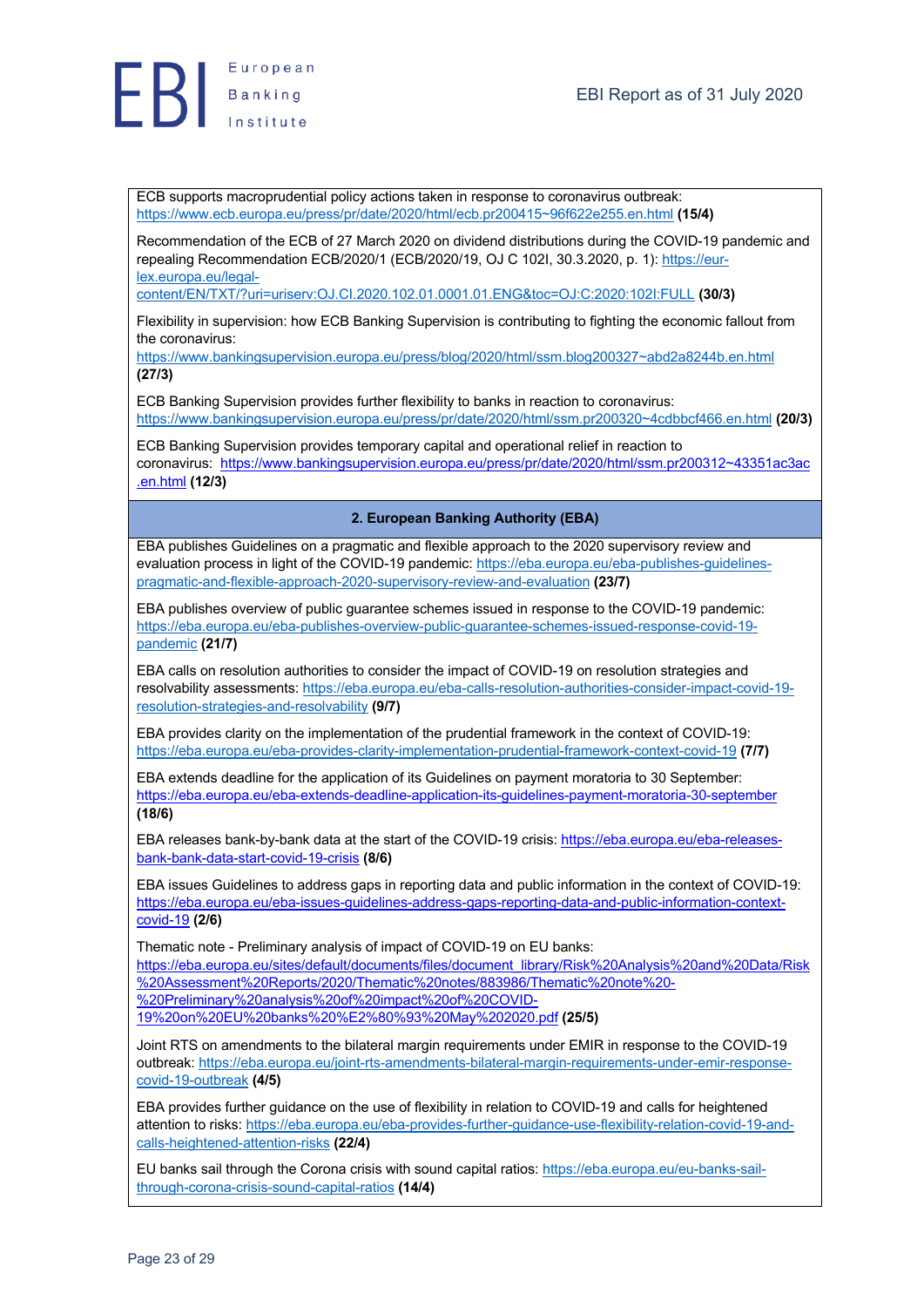

Guidelines on legislative and non-legislative moratoria on loan repayments applied in the light of the COVID-19 crisis (EBA/GL/2020/02):

https://eba.europa.eu/sites/default/documents/files/document\_library/Publications/Guidelines/2020/Guidelines %20on%20legislative%20and%20non-

legislative%20moratoria%20on%20loan%20repayments%20applied%20in%20the%20light%20of%20the%20 COVID-19%20crisis/EBA-GL-2020-02%20Guidelines%20on%20payment%20moratoria.pdf **(2/4)**

EBA provides additional clarity on measures to mitigate the impact of COVID-19 on the EU banking sector: https://eba.europa.eu/eba-provides-additional-clarity-on-measures-mitigate-impact-covid-19-eu-bankingsector **(31/3)**

EBA provides clarity to banks and consumers on the application of the prudential framework in light of COVID-19 measures: https://eba.europa.eu/eba-provides-clarity-banks-consumers-application-prudentialframework-light-covid-19-measures **(25/3)**

EBA statement on actions to mitigate the impact of COVID-19 on the EU banking sector: https://eba.europa.eu/eba-statement-actions-mitigate-impact-covid-19-eu-banking-sector **(12/3)**

## **3. Single Resolution Board (SRB)**

The SRB's fifth anniversary in times of an unprecedented pandemia: https://srb.europa.eu/en/node/1035 **(3/7)**

MREL: the next steps: https://srb.europa.eu/en/node/1028 **(17/6)**

Resolution planning cycle 2020: setting a course for financial stability: https://srb.europa.eu/en/node/981 **(7/5)**

COVID-19 crisis: the SRB's approach to MREL targets: https://srb.europa.eu/en/node/967 **(8/4)**

An extraordinary challenge: SRB actions to support efforts to mitigate the economic impact of the COVID-19 outbreak: https://srb.europa.eu/en/node/965 **(1/4)**

Letter to banks under the SRB's remit on potential operational relief measures related to the COVID-19 outbreak: https://srb.europa.eu/en/node/965 **(1/4)**

## **4. European Systemic Risk Board (ESRB)**

Recommendation of the European Systemic Risk Board of 27 May 2020 on monitoring the financial stability implications of debt moratoria, and public guarantee schemes and other measures of a fiscal nature taken to protect the real economy in response to the COVID-19 pandemic (OJ C 249, 29.7.2020, p. 1): https://eurlex.europa.eu/legal-content/EN/TXT/?uri=uriserv:OJ.C\_.2020.249.01.0001.01.ENG&toc=OJ:C:2020:249:TOC **(29/7)**

Recommendation of the European Systemic Risk Board of 25 May 2020 on liquidity risks arising from margin calls (OJ C 238, 20.7.2020, p. 1): https://eur-lex.europa.eu/legalcontent/EN/TXT/?uri=uriserv:OJ.C\_.2020.238.01.0001.01.ENG&toc=OJ:C:2020:238:TOC **(20/7)**

The General Board of the ESRB held its 38th regular meeting on 25 June 2020: https://www.esrb.europa.eu/news/pr/date/2020/html/esrb.pr200702~87d1563eba.en.html **(2/7)**

Recommendation of the ESRB of 2 June 2020 amending Recommendation ESRB/2015/2 on the assessment of cross-border effects of and voluntary reciprocity for macroprudential policy measures (OJ C 217, 1.7.2020, p. 1): https://eur-lex.europa.eu/legal-

content/EN/TXT/?uri=uriserv:OJ.C\_.2020.217.01.0001.01.ENG&toc=OJ:C:2020:217:TOC **(1/7)**

Recommendation of the ESRB of 27 May 2020 on restriction of distributions during the COVID-19 pandemic (OJ C 212, 26.6.2020, p. 1): https://eur-lex.europa.eu/legal-

content/EN/TXT/?uri=uriserv%3AOJ.C\_.2020.212.01.0001.01.ELL&toc=OJ%3AC%3A2020%3A212%3ATOC **(26/6)**

Decision of the ESRB of 2 June 2020 on the cancellation of certain reports on actions and measures taken pursuant to Recommendation ESRB/2014/1 and Recommendation ESRB/2015/2 of the European Systemic Risk Board (OJ C 205, 19.6.2020, p. 13): https://eur-

lex.europa.eu/legalcontent/EN/TXT/?uri=uriserv:OJ.C\_.2020.205.01.0013.01.ENG&toc=OJ:C:2020:205:TOC **(19/6)**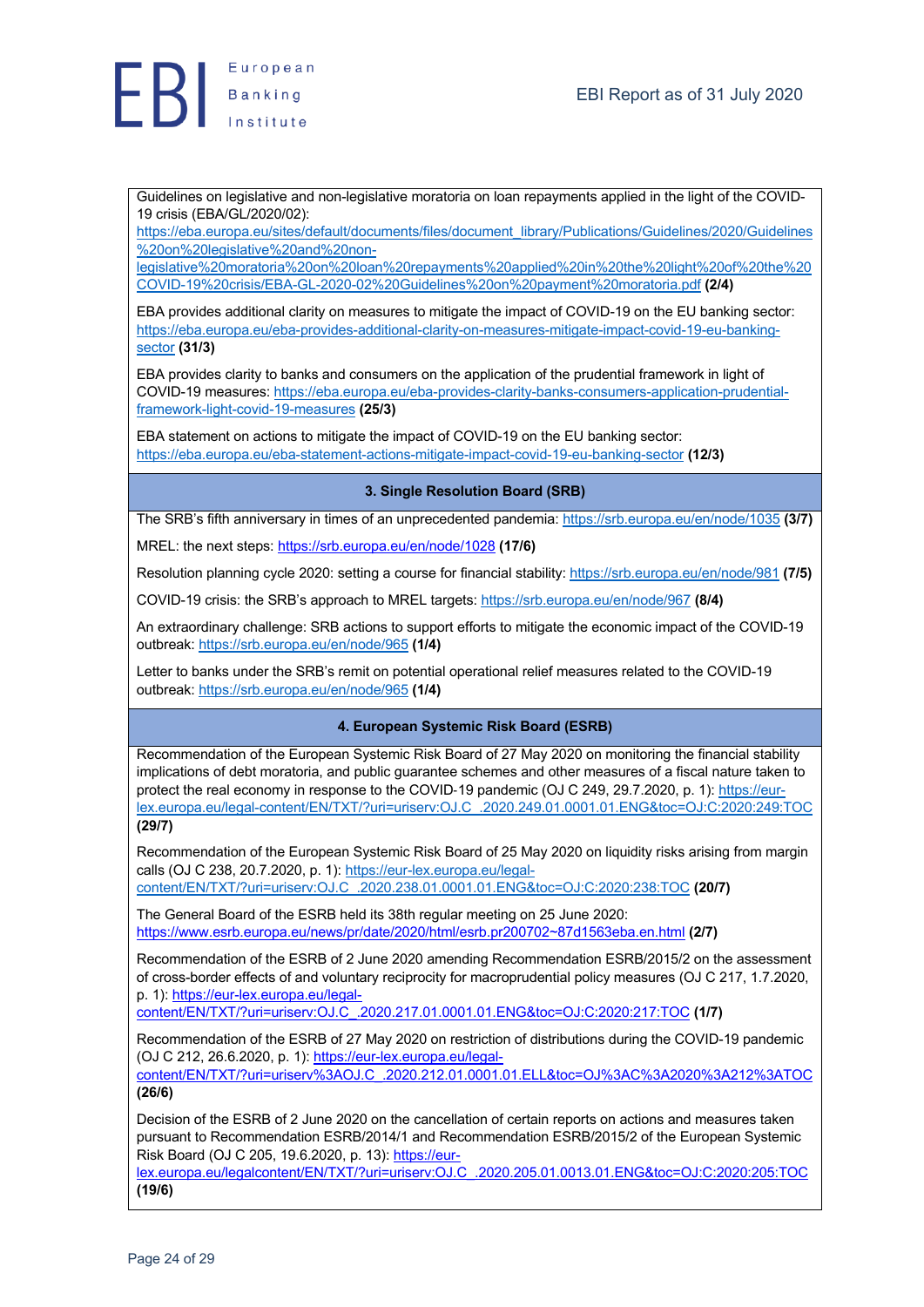

Recommendation of the ESRB of 6 May 2020 on liquidity risks in investment funds (ESRB/2020/4, OJ C 200, 15.6.2020, p. 1): https://eur-lex.europa.eu/legal-

content/EN/TXT/?uri=uriserv:OJ.C\_.2020.200.01.0001.01.ENG&toc=OJ:C:2020:200:TOC **(15/6)**

The General Board of the ESRB takes second set of actions in response to the coronavirus emergency at its extraordinary meeting on 27 May 2020:

https://www.esrb.europa.eu/news/pr/date/2020/html/esrb.pr200608~c9d71f035a.en.html **(8/6)**

ESRB letter to Governments on the financial stability impact of the national guarantee schemes and other fiscal measures:

https://www.esrb.europa.eu/pub/pdf/other/esrb.letter200514\_ESRB\_work\_on\_implications\_to\_protect\_the\_re al\_economy~e67a9f48ca.en.pdf **(23/7)**

The General Board of the ESRB takes first set of actions to address the coronavirus emergency at its extraordinary meeting on 6 May 2020:

https://www.esrb.europa.eu/news/pr/date/2020/html/esrb.pr200514~bb1f96a327.en.html **(14/5)**

Policy measures in response to the COVID-19 pandemic: https://www.esrb.europa.eu/home/coronavirus/html/index.en.html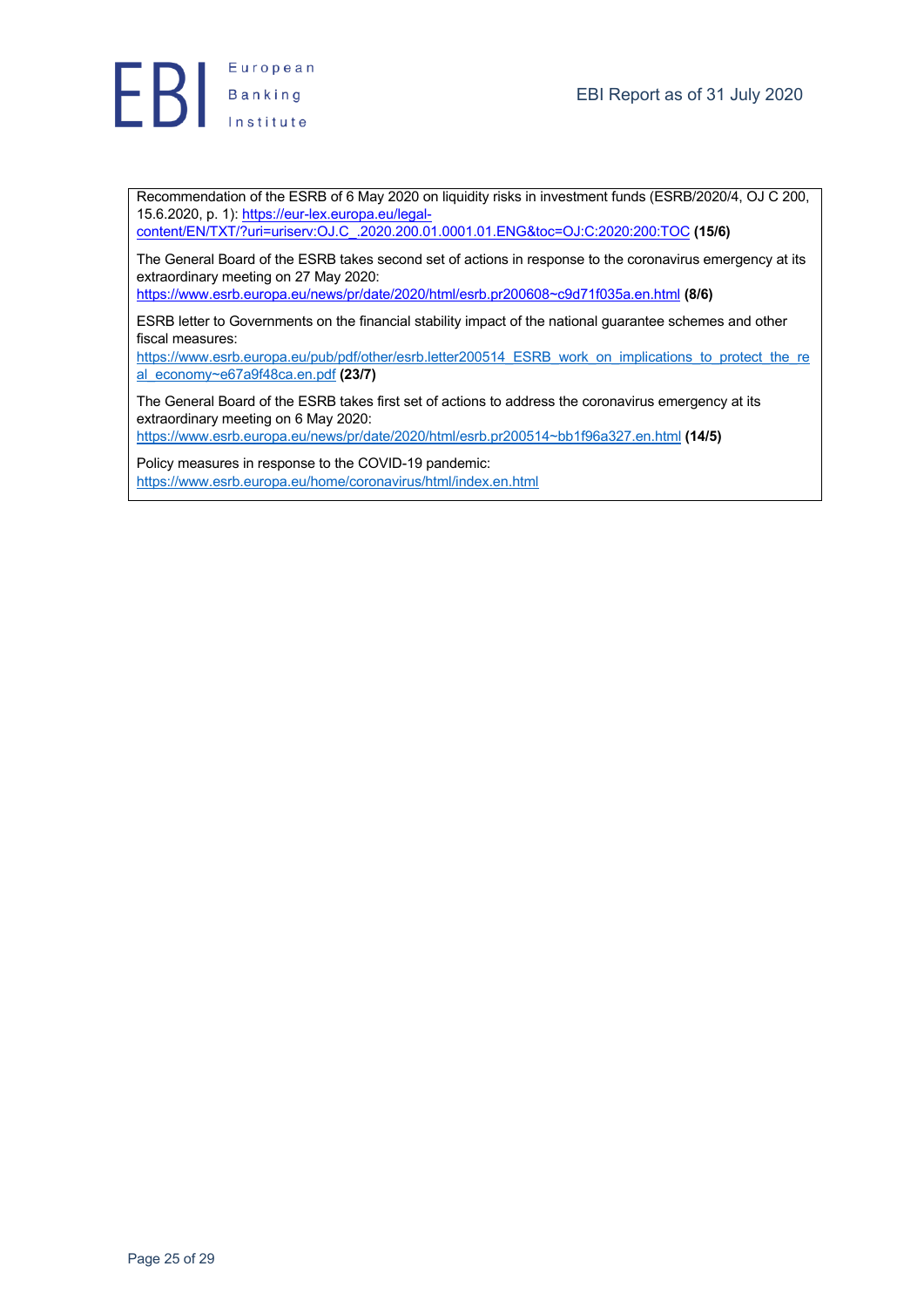## **III. Capital Markets Regulation**

#### **A. International Level: International Organization of Securities Commissions (IOSCO)**

IOSCO encourages issuers' fair disclosure about COVID-19 related impacts: https://www.iosco.org/news/pdf/IOSCONEWS568.pdf **(29/5)**

Financial policymakers discuss responses to COVID-19 with the private sector: https://www.iosco.org/news/pdf/IOSCONEWS566.pdf **(26/5)**

IOSCO reprioritizes its work program to address impact of COVID-19: https://www.iosco.org/news/pdf/IOSCONEWS562.pdf **(8/4)**

IOSCO Statement on Application of Accounting Standards during the COVID-19 Outbreak: https://www.iosco.org/news/pdf/IOSCONEWS561.pdf **(3/4)**

Basel Committee and IOSCO announce deferral of final implementation phases of the margin requirements for noncentrally cleared derivatives: https://www.iosco.org/news/pdf/IOSCONEWS560.pdf **(3/4)**

Securities regulators coordinate responses to COVID-19 through IOSCO: https://www.iosco.org/news/pdf/IOSCONEWS559.pdf **(25/3)**

#### **B. EU Level: European Securities and Markets Authority (ESMA)**

European Securities and Markets Authority Decision (EU) 2020/1123 of 10 June 2020 renewing the temporary requirement to natural or legal persons who have net short positions to temporarily lower the notification thresholds of net short positions in relation to the issued share capital of companies whose shares are admitted to trading on a regulated market to notify the competent authorities above a certain threshold in accordance with point (a) of Article 28(1) of Regulation (EU) No 236/2012 of the European Parliament and of the Council (OJ L 245, 30.7.2020, p. 17): https://eur-lex.europa.eu/legalcontent/EN/TXT/?uri=uriserv:OJ.L\_.2020.245.01.0017.01.ENG&toc=OJ:L:2020:245:TOC **(30/7)**

ESMA is preparing a new RTS to further postpone CSDR settlement discipline: https://www.esma.europa.eu/press-news/esma-news/esma-preparing-new-rts-further-postpone-csdrsettlement-discipline **(28/7)**

ESMA recommends supervisory coordination on accounting for COVID-19-related rent concessions: https://www.esma.europa.eu/press-news/esma-news/esma-recommends-supervisory-coordinationaccounting-covid-19-related-rent **(21/7)**

ESMA renews its Decision requiring net short position holders to report positions of 0.1% and above: https://www.esma.europa.eu/press-news/esma-news/esma-renews-its-decision-requiring-net-short-positionholders-report-positions **(11/6)**

ESMA publishes statement on MiFIR open access and COVID-19: https://www.esma.europa.eu/pressnews/esma-news/esma-publishes-statement-mifir-open-access-and-covid-19 **(11/6)**

ESMA calls for transparency on COVID-19 effects in half-yearly financial reports: https://www.esma.europa.eu/press-news/esma-news/esma-calls-transparency-covid-19-effects-in-half-yearlyfinancial-reports **(20/5)**

ESMA – non-renewal and termination of short selling bans by Austrian FMA, Belgian FSMA, French AMF, Greek HCMC, Italian CONSOB and Spanish CNMV: https://www.esma.europa.eu/press-news/esmanews/esma-%E2%80%93-non-renewal-and-termination-short-selling-bans-austrian-fma-belgian-fsma **(18/5)**

ESMA supports ESRB actions to address COVID-related systemic vulnerabilities: https://www.esma.europa.eu/press-news/esma-news/esma-supports-esrb-actions-address-covid-relatedsystemic-vulnerabilities **(14/5)**

ESMA highlights challenges for rating Collateralised Loan Obligations: https://www.esma.europa.eu/pressnews/esma-news/esma-highlights-challenges-rating-collateralised-loan-obligations **(13/5)**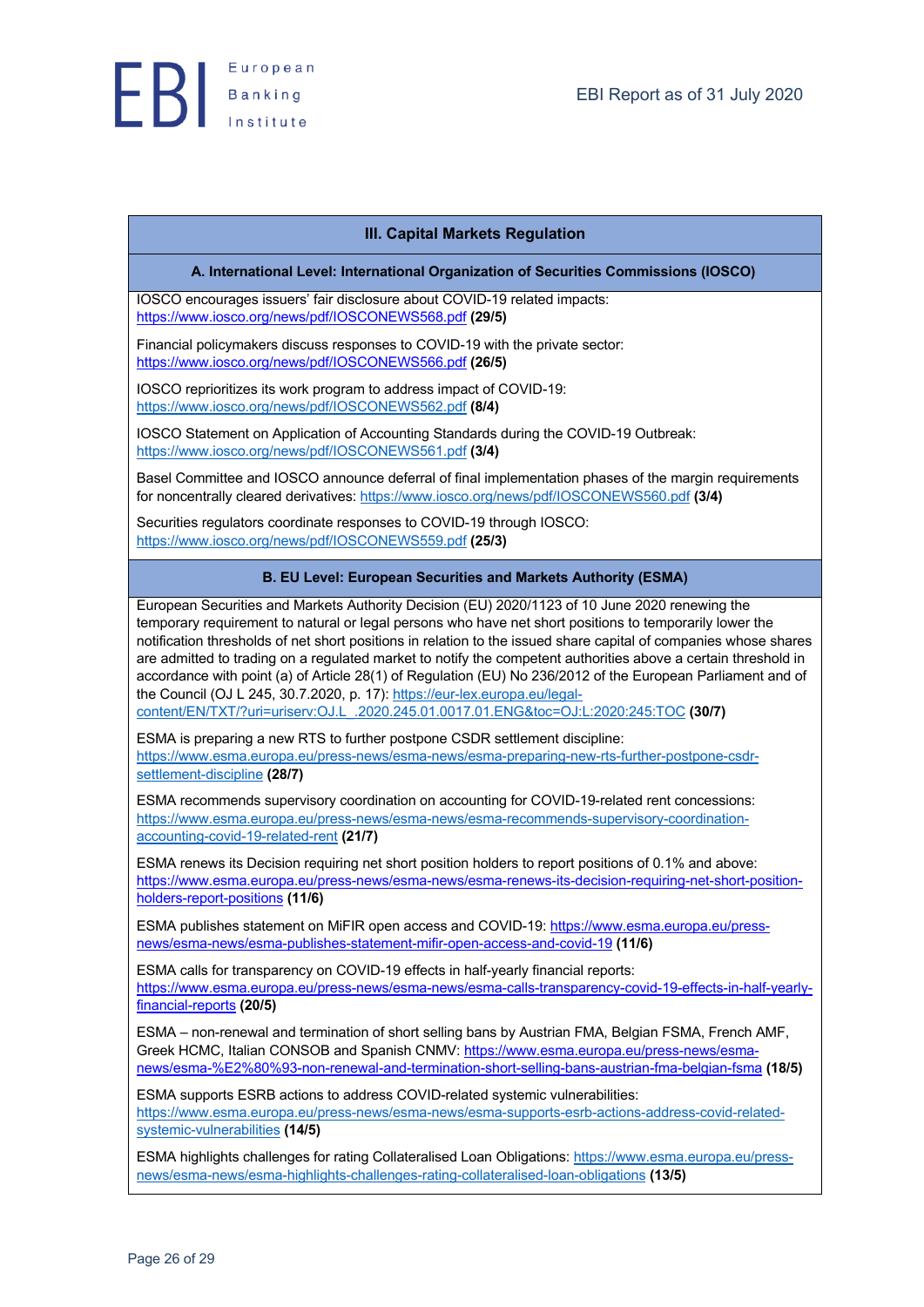

ESMA reminds firms of conduct of business obligations under MiFID II: https://www.esma.europa.eu/pressnews/esma-news/esma-reminds-firms-conduct-business-obligations-under-mifid-ii **(6/5)**

Joint RTS on amendments to the bilateral margin requirements under EMIR in response to the COVID-19 outbreak: https://eba.europa.eu/joint-rts-amendments-bilateral-margin-requirements-under-emir-responsecovid-19-outbreak **(4/5)**

ESMA issues new Q&A on Alternative Performance Measures in the context of COVID-19: https://www.esma.europa.eu/press-news/esma-news/esma-issues-new-qa-alternative-performancemeasures-in-context-covid-19 **(17/4)**

ESMA Decision (EU) 2020/525 of 16 March 2020 to require natural or legal persons who have net short positions to temporarily lower the notification thresholds of net short positions in relation to the issued shares capital of companies whose shares are admitted to trading on a regulated market above a certain threshold to notify the competent authorities in accordance with point (a) of Article 28(1) of Regulation (EU) No 236/2012 of the European Parliament and of the Council (OJ L 116, 15.4.2020, p. 5): https://eur-lex.europa.eu/legalcontent/EN/TXT/?uri=uriserv:OJ.L\_.2020.116.01.0005.01.ENG&toc=OJ:L:2020:116:FULL **(15/4)**

ESMA issues positive opinions on short selling bans by Austrian FMA, Belgian FSMA, French AMF, Greek HCMC and Spanish CNMV: https://www.esma.europa.eu/press-news/esma-news/esma-issues-positiveopinions-short-selling-bans-austrian-fma-belgian-fsma **(15/4)**

ESMA postpones publication dates for annual non-equity transparency calculations and quarterly SI data: https://www.esma.europa.eu/press-news/esma-news/esma-postpones-publication-dates-annual-non-equitytransparency-calculations **(9/4)**

ESMA promotes coordinated action regarding benchmarks external audit requirements: https://www.esma.europa.eu/press-news/esma-news/esma-promotes-coordinated-action-regardingbenchmarks-external-audit **(9/4)**

ESMA sets out supervisory expectations on publication of investment funds' periodic reports: https://www.esma.europa.eu/press-news/esma-news/esma-sets-out-supervisory-expectations-publicationinvestment-funds-periodic **(9/4)**

ESMA updates its risk assessment in light of the COVID-19 pandemic: https://www.esma.europa.eu/pressnews/esma-news/esma-updates-its-risk-assessment-in-light-covid-19-pandemic **(2/4)**

ESMA provides clarifications for best execution reports under MiFID II: https://www.esma.europa.eu/pressnews/esma-news/esma-provides-clarifications-best-execution-reports-under-mifid-ii **(31/3)**

ESMA issues guidance on financial reporting deadlines in light of COVID-19: https://www.esma.europa.eu/press-news/esma-news/esma-issues-guidance-financial-reporting-deadlines-inlight-covid-19 **(27/3)**

ESMA confirms application date of equity transparency calculations: https://www.esma.europa.eu/pressnews/esma-news/esma-confirms-application-date-equity-transparency-calculations **(27/3)**

ESMA clarifies position on SFTR Backloading: https://www.esma.europa.eu/press-news/esma-news/esmaclarifies-position-sftr-backloading **(26/3)**

ESMA issues guidance on accounting implications of COVID-19: https://www.esma.europa.eu/pressnews/esma-news/esma-issues-guidance-accounting-implications-covid-19 **(25/3)**

ESMA sets out approach on MiFIR Tick-Size Regime for Systematic Internalisers: https://www.esma.europa.eu/press-news/esma-news/esma-sets-out-approach-mifir-tick-size-regimesystematic-internalisers **(20/3)**

ESMA clarifies position on call taping under MIFID II: https://www.esma.europa.eu/press-news/esmanews/esma-clarifies-position-call-taping-under-mifid-ii **(20/3)**

ESMA issues positive opinions on bans on net short positions by Belgian FSMA and Greek HCMC: https://www.esma.europa.eu/press-news/esma-news/esma-issues-positive-opinions-bans-net-shortpositions-belgian-fsma-and-greek **(19/3)**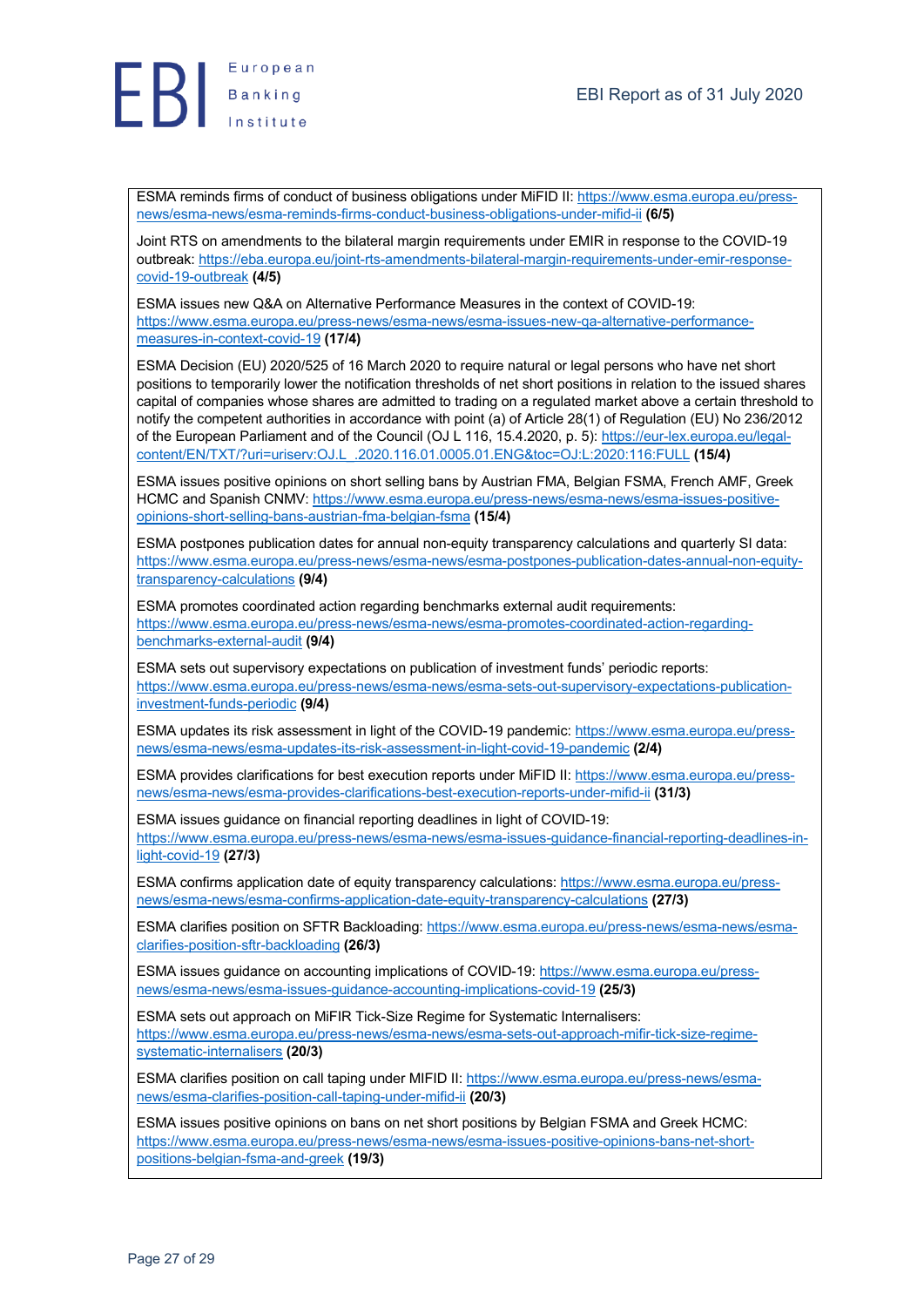

ESMA sets out approach to SFTR implementation: https://www.esma.europa.eu/press-news/esmanews/esma-sets-out-approach-sftr-implementation **(19/3)**

ESMA issues positive opinion on short selling ban by French AMF and Spanish CNMV: https://www.esma.europa.eu/press-news/esma-news/esma-issues-positive-opinion-short-selling-ban-frenchamf **(18/3)**

ESMA issues positive opinion on short selling ban by Italian CONSOB: https://www.esma.europa.eu/pressnews/esma-news/esma-issues-positive-opinion-short-selling-ban-italian-consob-1 **(17/3)**

ESMA requires net short position holders to report positions of 0.1% and above: https://www.esma.europa.eu/press-news/esma-news/esma-requires-net-short-position-holders-reportpositions-01-and-above **(16/3)**

ESMA recommends action by financial market participants for COVID-19 impact: https://www.esma.europa.eu/press-news/esma-news/esma-recommends-action-financial-market-participantscovid-19-impact **(11/3)**